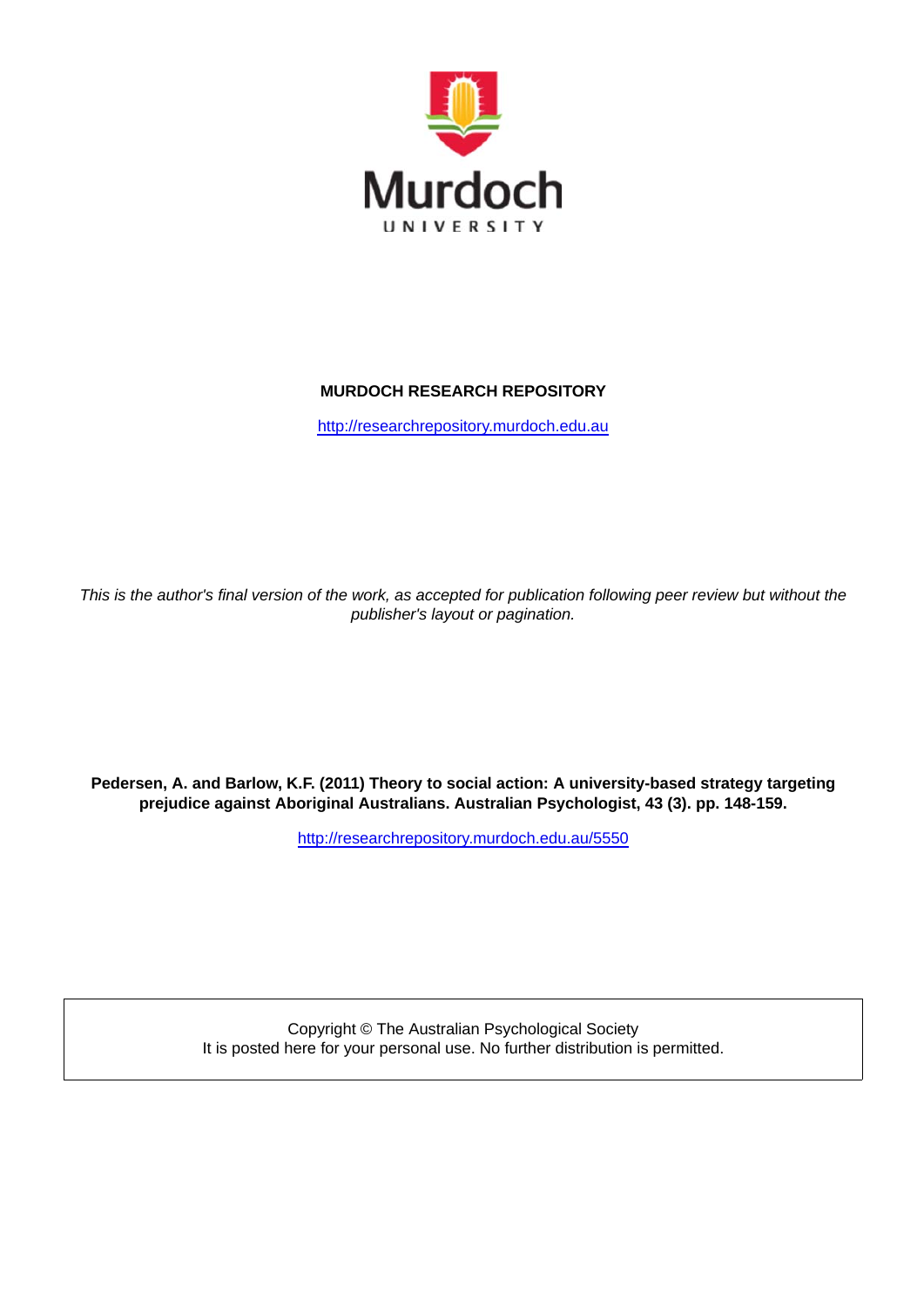# **Anne Pedersen** School of Psychology, Murdoch University **Fiona Kate Barlow**

School of Psychology, University of Queensland

Theory to social action: A university based strategy targeting prejudice against Aboriginal Australians

Running Head: Prejudice reduction

Author notes. Correspondence should be addressed to Anne Pedersen at the School of Psychology, Murdoch University, Murdoch, WA, 6150, Australia (email address [A.Pedersen@murdoch.edu.au\)](mailto:A.Pedersen@murdoch.edu.au). We gratefully thank Brian Griffiths and Craig McGarty for their useful comments on an earlier draft (although the authors take full responsibility for the views stated herein).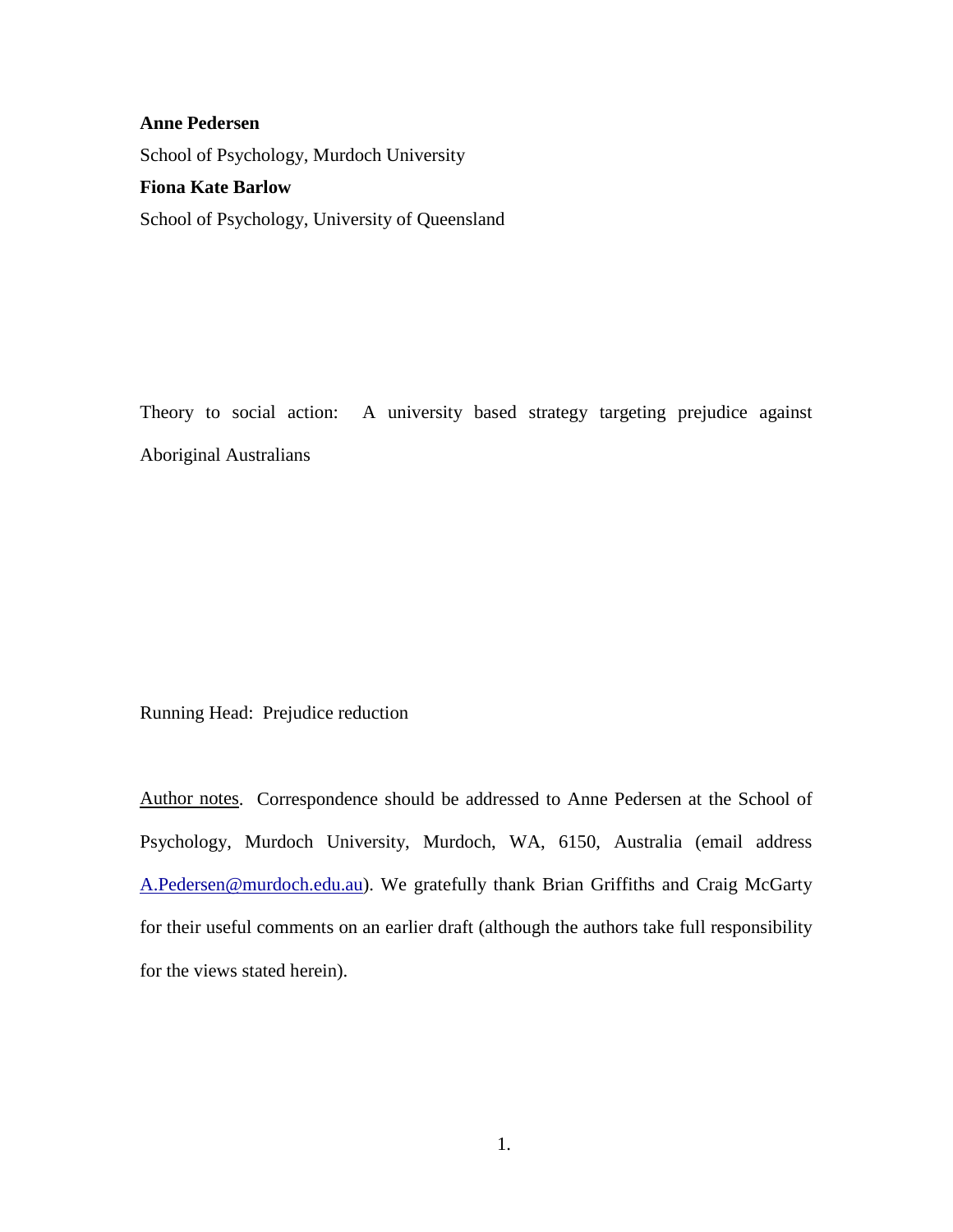# Abstract

The level of racism in Australia against Aboriginal Australians is well documented. This has an extremely detrimental effect on the health and well-being of Aboriginal Australians. One part of the solution may be anti-prejudice strategies, but to date few strategies which include a pre-test and a pos*t test* assessment have been conducted in Australia. Our study describes the interventional qualities of a Cultural psychology unit at an Australian university. Results indicated that after a six week period, students reported a significant reduction in prejudice, acceptance of false beliefs about Aboriginal Australians, and the perception that Aboriginal Australians unfairly receive preferential or special treatment. The article concludes that cultural psychology units have potential to be an effective way of developing acceptance of cross cultural differences.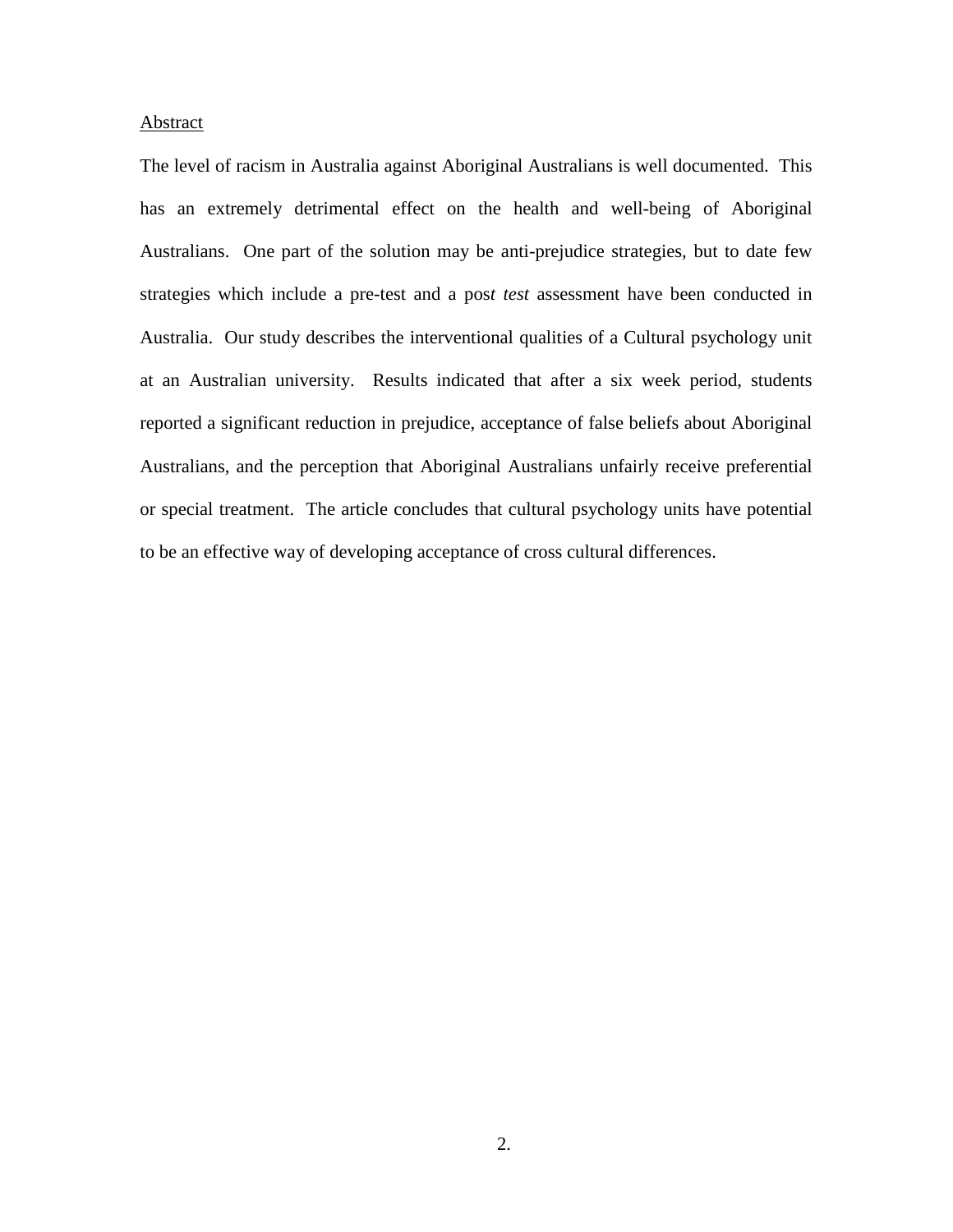That Aboriginal Australians<sup>1</sup> experience extreme disadvantage in almost all aspects of Western well-being is well documented (Steering Committee for the Review of Government Service Provision, 2005, 2007). What is less well known is the effect of racism on the health of Aboriginal Australians. As an example of work on this issue, Paradies (2006) demonstrated that the experience of racism contributes to poor health for racially marginalised groups. Paradies (2007) further notes that a number of variables associated with racism including lower rates of employment, lower levels of education, poorer housing, reduced access to medical care, psychological ill-health, maladaptive coping responses to stress and smoking, are all further predictors of physical ill-health. He emphasised that it is essential that Australia as a nation attempts to deal with the issue of racism; not only from a human rights perspective, but also from as a pragmatic public health standpoint (also see Paradies, Harris, & Anderson, 2008).

It is clear, therefore, that continuing racism in Australian society presents a serious social problem with psychological, ethical and physiological ramifications. All forms of oppression are problematic for the victims and the perpetrators in any given society. Certainly, research suggests that there are unacceptable levels of negative perceptions about Aboriginal Australians in the community today (see, for example, Mellor, 2003; Ngarritjan Kessaris, 2006; Pedersen, Beven, Walker & Griffiths, 2004). That such racism exists has been acknowledged by the Australian Psychological Society (APS) in their position paper on racism and prejudice (Sanson et al., 1998). As noted in that paper, racism is expressed at every level of Australian society, and they concluded with strong recommendations for racism reduction.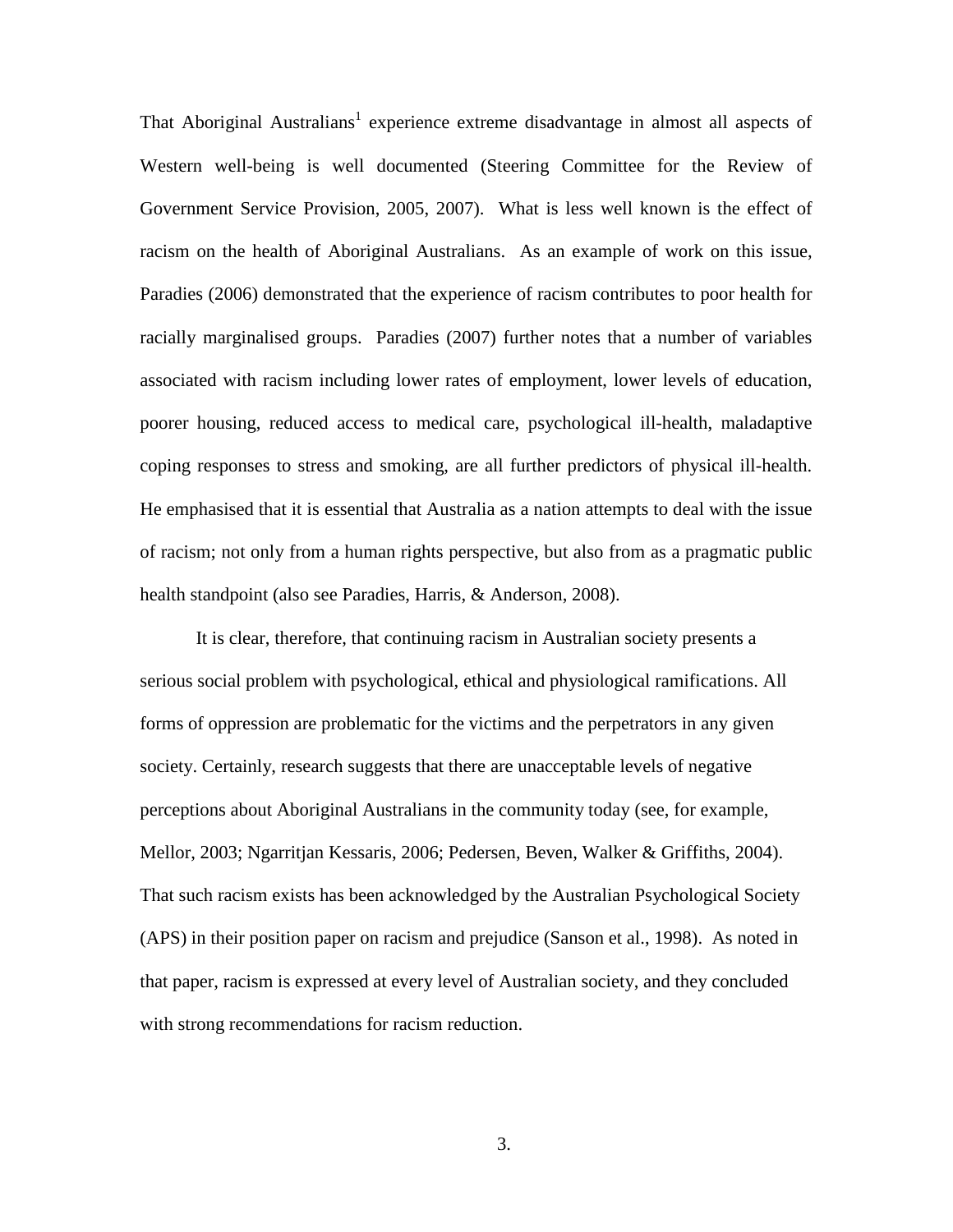In the ten years since that position paper was written, little progress has been made in this regard. Psychology as a discipline, however, is concerned about the issue of social justice and Aboriginal people (Dudgeon, Garvey & Pickett, 2000; Dudgeon & Pickett, 2000; Gridley, Davidson, Dudgeon, Pickett, & Sanson, 2000). Including Aboriginal perspectives into the psychology curricula is a particular emphasis (Sonn, Garvey, Bishop, Smith, 2000). One way of attempting to deal with racism is to implement anti-racism strategies, both in the outside community and within the education system. The discussion on inclusion of Aboriginal issues in the psychology curriculum has continued gaining more support in recent times; for instance, Ranzijn, McConnochie, and Nolan (2007) noted that "psychology has a responsibility to help redress Indigenous disadvantage" (p. 7) (also see Ranzijn, McConnochie, Day, Nolan, & Wharton, in press). Certainly, education is one important way of addressing and reducing the racism present in society. The study to be reported here is in keeping with these concerns and aims to address this issue by detailing a Perth-based strategy conducted within a university setting in a cultural psychology unit.

Racism should be dealt with simultaneously from a number of perspectives; that is, top-down action such as government interventions and policies as well as bottom-up action such as inclusions in the curricula at schools and in higher education courses (see Pedersen, Walker & Wise, 2005, for an analysis of anti-racism strategies). It is proposed that our study could be one step further in suggesting ways to deal with the unacceptable levels of racism in the Australian community. It should be noted that the terms "racism", "prejudice", and "negative attitudes" are often used interchangeably in the literature. Broadly speaking, our paper uses the term "prejudice" to refer to a negative pre-judgment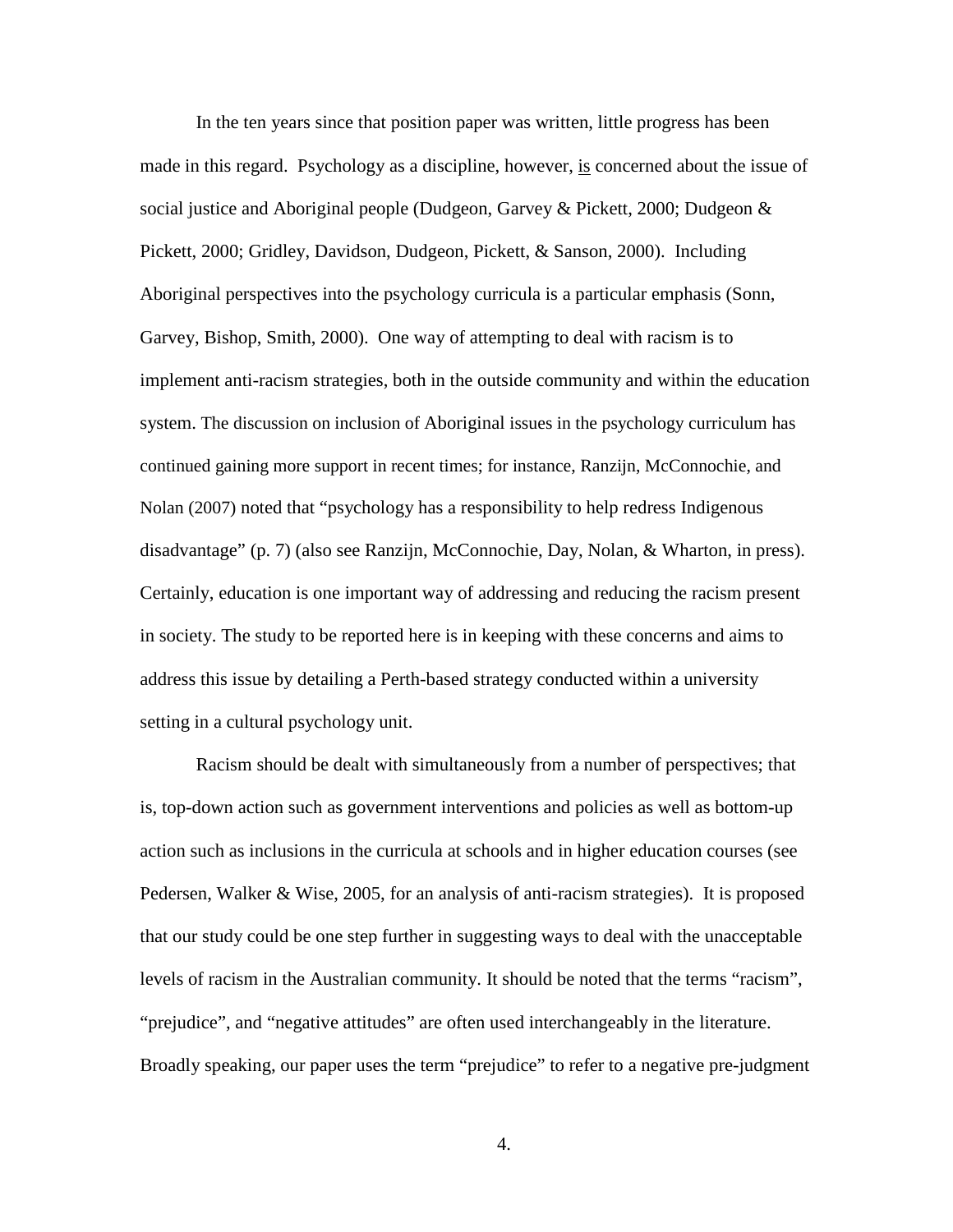of an Aboriginal person or persons, and the term "racism" is used as a more structural/societal phenomenon.

# *Important Issues when Attempting To Reduce Prejudice*

Before examining the literature on anti-racism strategies, some correlates of prejudice are considered which will impact on how our strategy was run as well as how it was not run. Some variables are particularly relevant when trying to diminish or eliminate prejudice toward marginalised groups from an individualistic, rather than structural, position.

*Intergroup Emotions.* One promising avenue of research examines the role of intergroup emotion; for example, collective guilt and empathy. Although both collective guilt (a self-focused emotion) and empathy (an other-focused emotion) have been found to correlate with prejudice (McGarty et al., 2005), it is further argued that it is more useful to concentrate on other-focused emotions (see, for example, Iyer, Leach & Pedersen, 2004; Leach Snider, & Iyer, 2002). In any event, collective guilt is not a common emotion in the wider community (McGarty et al., 2005). Thus, previous research indicates that anti-prejudice interventions should not overly concentrate on guilt.

*Opportunity for Dialogue.* This is another important individual strategy for reducing racism. In other words, 'talking with' rather than 'talking at': simply taking the moral high ground and preaching at people is unlikely to be effective (Pedersen et al., 2005).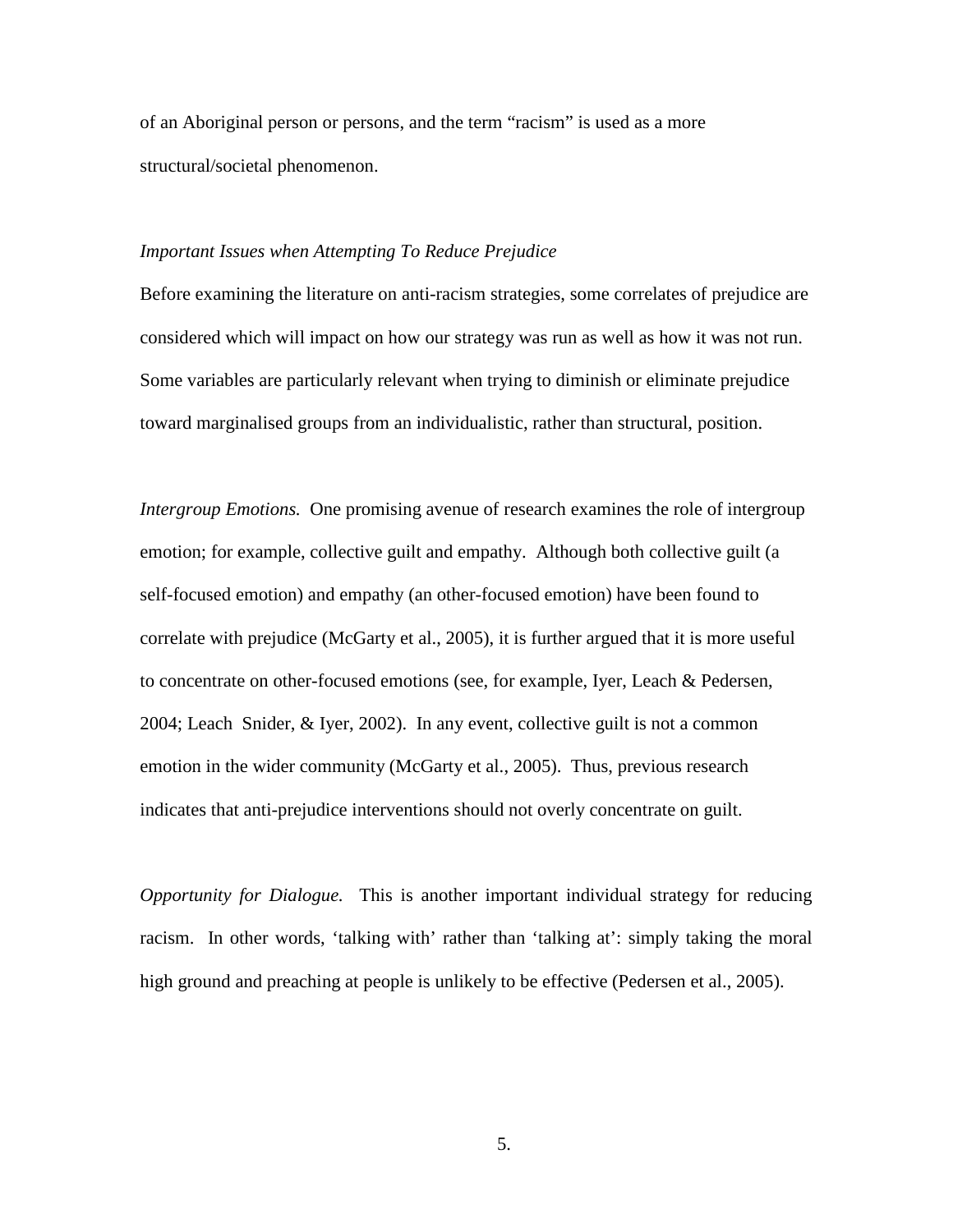*Provision of Information.* Another means of addressing racism is by the provision of information about cultural issues. One noteworthy study was conducted by Hill and Augoustinos (2001). They measured both modern (covert) prejudice and old-fashioned (overt) prejudice as well as stereotypes and knowledge about Aboriginal-Australians before a three-day cross-cultural awareness program. Directly after the program, they found increases in knowledge about Aboriginal issues, and decreases in stereotyping and in both modern and old fashioned prejudice. Three months after the intervention, however, although knowledge about Aboriginal issues was still significantly higher than three months previous, scores on the prejudice scales had largely returned to their preintervention means. Among the high prejudiced respondents, however, there was a significant reduction in old-fashioned prejudice.

*False Beliefs.* One variable related to the above that has been linked to negativity toward Aboriginal Australians is false beliefs about members of that group. In particular, in their Western Australian community survey, Pedersen, Griffiths, Contos, Bishop and Walker (2000) found that prejudiced respondents were significantly more likely to endorse false beliefs such as 'Aboriginal people only have to make one car payment, and the Government will pay the rest'. In passing, it is noted that this relationship has also been found with other marginalised groups in Australia. For example, Pedersen, Watt and Hansen (2006) found that prejudiced respondents were significantly more likely to endorse false beliefs such as "asylum seekers are illegal".

If such false beliefs can be learned, the question as to whether or not they can be unlearned is raised. Preliminary research suggests that this may be so. Batterham (2001)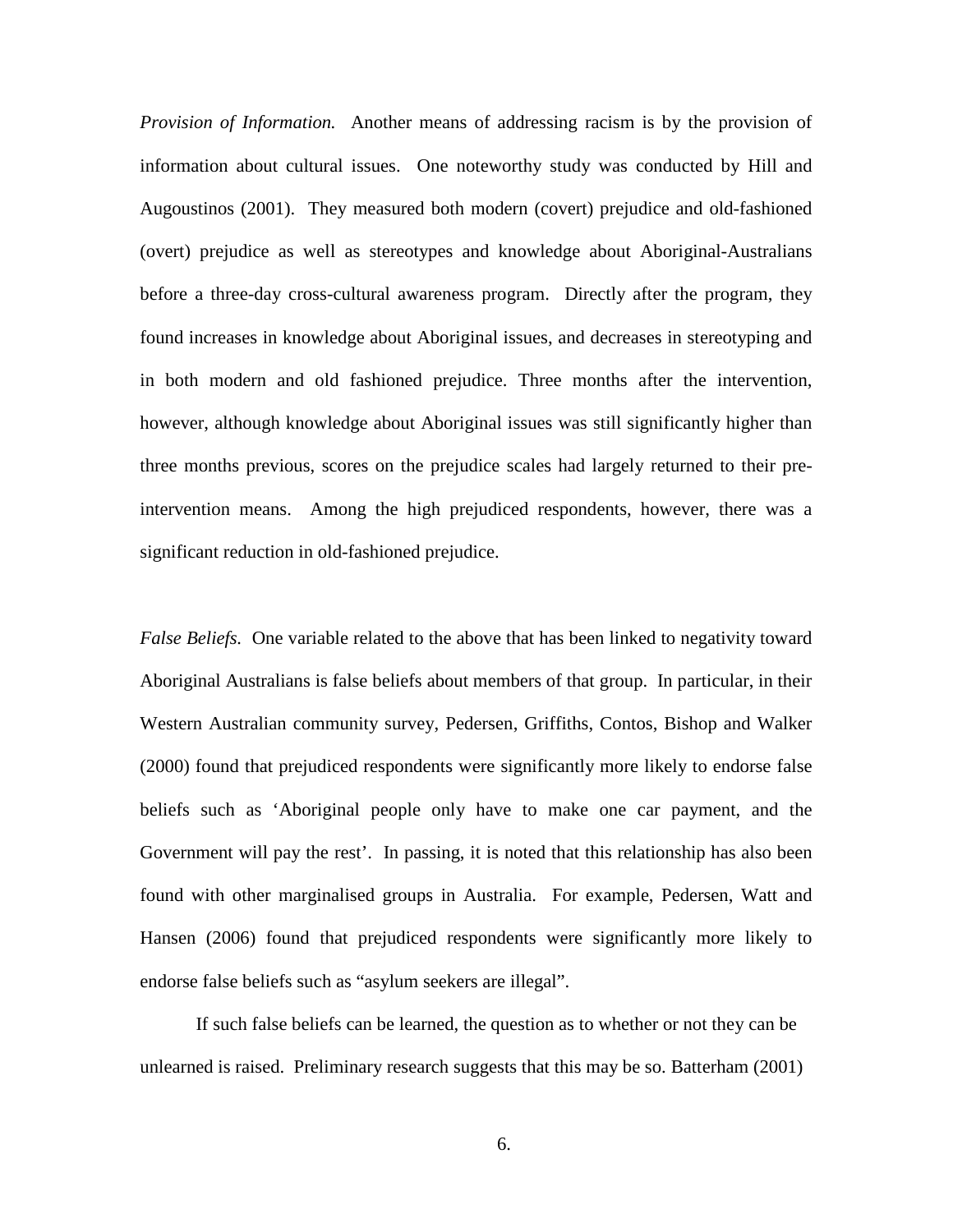found that challenging false beliefs about Aboriginal Australians significantly reduced the acceptance of them. Additionally, participants whose false beliefs were challenged scored significantly lower on modern prejudice compared with a control group. It could well be, however, that the notion of "true" vs "false" is too simplistic. At times some (negative) beliefs that respondents hold about Aboriginal Australians are not necessarily "false" (Pedersen, Dudgeon, Watt & Griffiths, 2006). As these authors found, often these beliefs are to do with the negative perception of "special treatment" being afforded Aboriginal Australians. Often they <u>are</u> false beliefs; however, sometimes there is some truth that Aboriginal people are given certain advantages (e.g., equal opportunity strategies which recognise Aboriginal disadvantage). Critical understandings of the broader historical and social contexts need to form part of interventions in an attempt to address social disadvantage and to appreciate the need for additional supports and attention that allow disadvantaged and marginalised groups to engage in society in empowered ways. Thus, in any anti-prejudice strategy, equal opportunity issues and the redressing of social disadvantage should be made clear. As Hill and Augoustinos (2001) noted, prejudice reduction programmes should deal with modern forms of prejudice not simply old-fashioned forms. A major tenet of modern prejudice is that marginalised groups have the right to the same opportunities as others; however, they want more rights (McConahay  $\&$  Hough, 1976). This is the crux of the "special treatment" issue.

# *Effectiveness of Anti-Prejudice Strategies*

Although there has been a large quantity of psychological research on racism (and antiracism), there is less research on prejudice reduction itself. It is possible that this dearth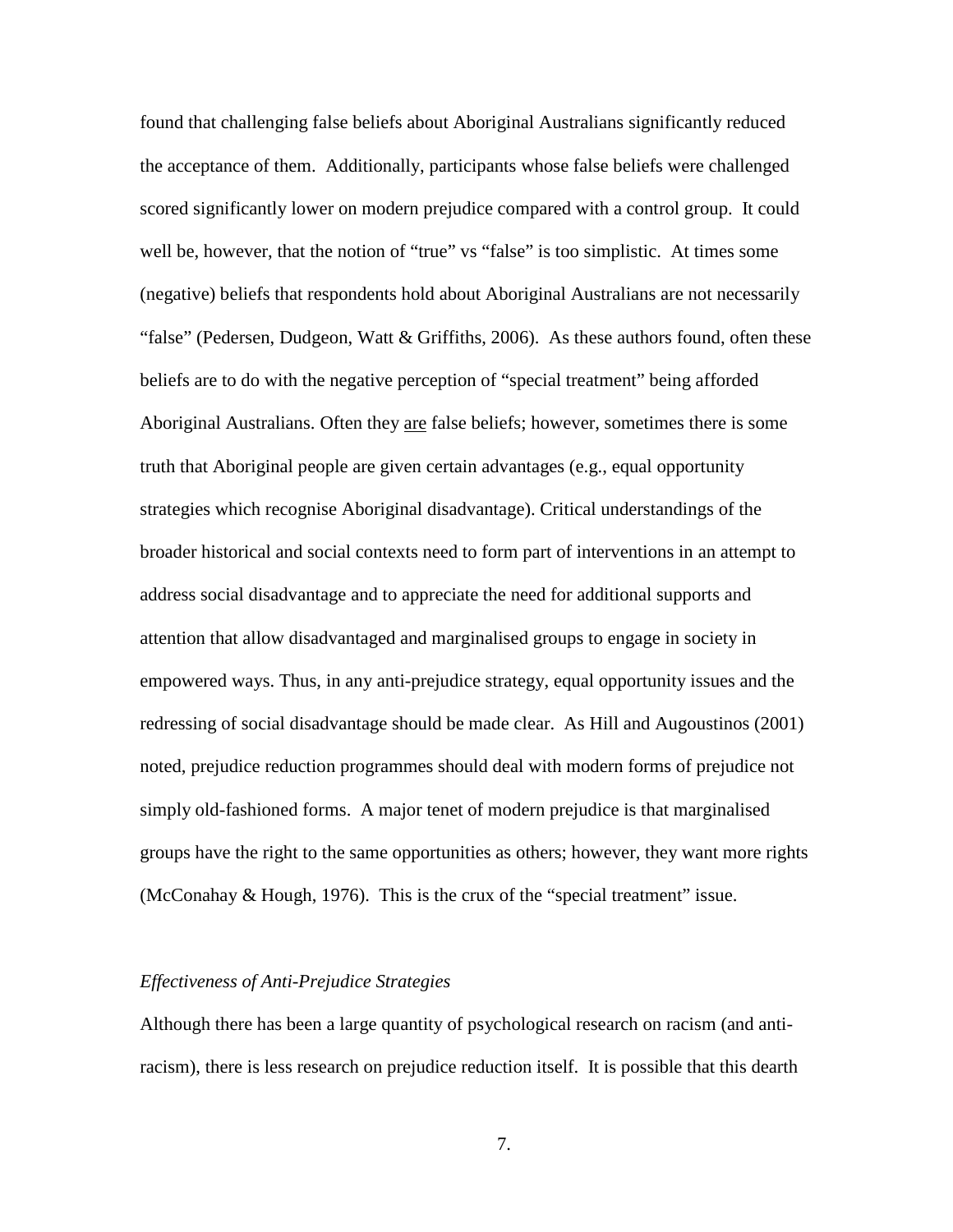of information is due to the small number of psychologists working in this field. Alternately, it may be because such strategies are notoriously apt to fail for a range of reasons such as the effect of attitudes within the wider community (Pedersen et al., 2005). It is difficult to change individuals' attitudes over a long period of time when they are exposed to negative messages in their every day lives. For example, media images about Aboriginal people, as found by Meadows (2001), are often negative. Additionally, dealing with the complex and often controversial issues such as racism can lead to conflicts during the process (see Gaines, 2004, for a description of his conflicts as an African American lecturer teaching racism: both at an individual student level, a class level, and the organisational level). Anti-racism interventions remain critically important, however, and there have been some successes at least on a short term basis (see Donovan & Leivers, 1993; Hill & Augoustinos, 2001).

# *Overview*

Although there is considerable research theorising about the antecedents of prejudice and racism against Aboriginal Australians, as previously noted, there has been little empirical work examining strategies to reduce prejudice. Thus, our study investigates whether prejudice against Aboriginal Australians could be reduced after six-weeks of a cultural psychology unit. We aimed to reduce prejudice against Aboriginal Australians, together with reducing other relevant prejudice-related variables. Importantly, this paper does not attempt to deconstruct the active components of the strategy, but presents the data as a global attempt to reduce prejudice toward Aboriginal Australians. It will be seen that we used both quantitative and qualitative research methods. In fact, Yardley and Bishop (in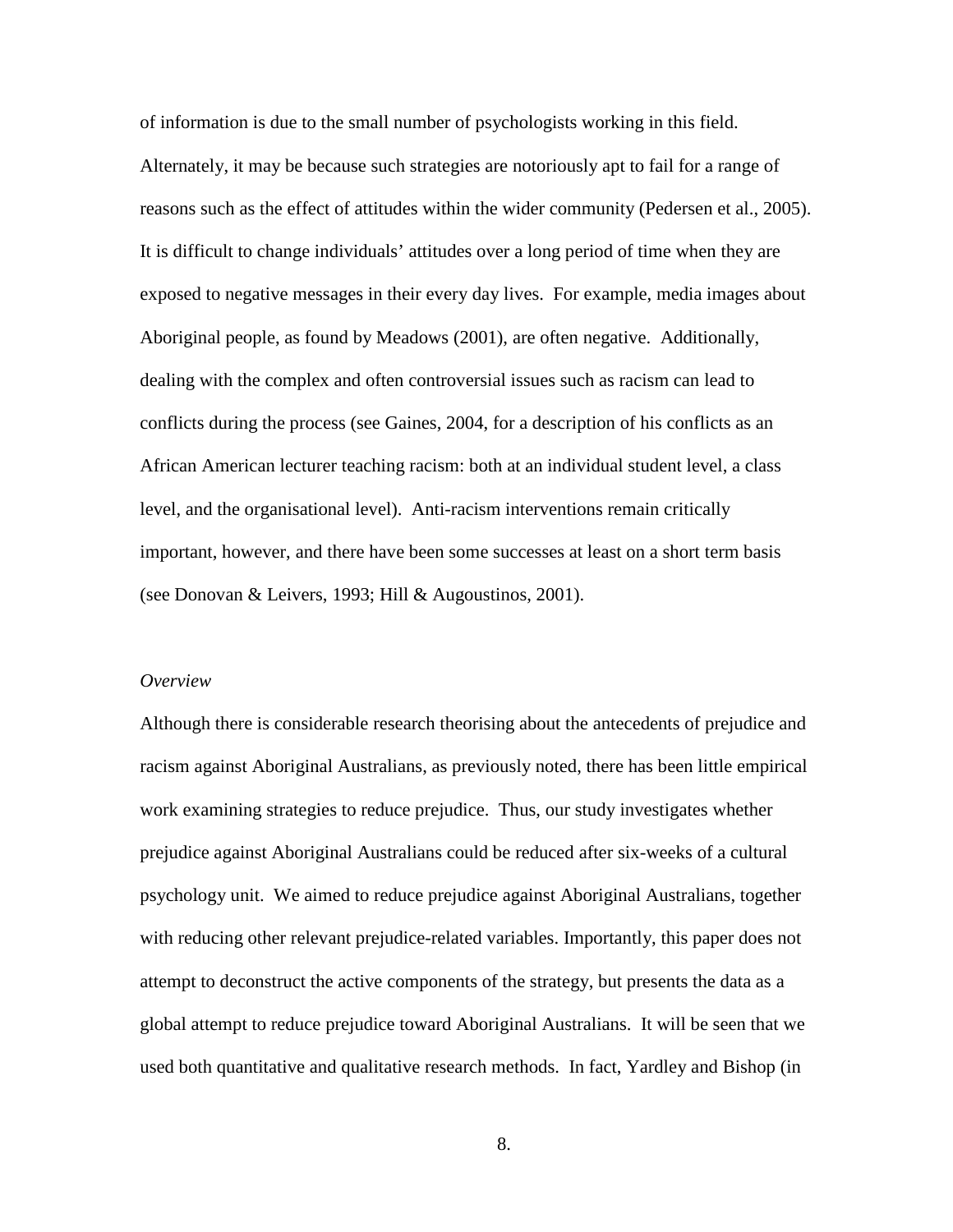press) argue that using a variety of methods is more than simply advantageous, it is necessary if researchers wish to gain a good understanding of the research question.

Pedersen et al. (2005) reviewed literature pertinent to anti-racism strategies in Australia and made eight suggestions with respect to implementing such strategies. These were to: (a) combat false beliefs, (b) involve the audience, (c) invoke empathy, (d) emphasise commonality and diversity within and between groups, (e) focus on changing behaviours as much as changing attitudes, (f) meet local needs, (g) evaluate properly, and (h) consider the broader context. These principles underpinned the planning our antiprejudice strategy, and four significant issues drove all parts of the strategy. First, the study attempted to avoid inducing collective guilt. Although there is a significant negative correlation between prejudice and collective guilt (the higher the prejudice, the lower the guilt), as Leach et al (2002) argue, collective guilt is an aversive emotion and people tend to avoid aversive emotions.

Second, our study aimed to provide an environment in which students felt safe to speak their minds, even when it was highly likely that some students' views were not in line with those of the lecturer and other students. As noted by Pedersen et al. (2005), dialogue is important, and views should be aired and discussed freely. The tutors in the present unit (there were five 2-hour tutorials conducted by tutors separate from the lecture) encouraged students to interact with each other in a respectful manner.

Third, our study used the concept of providing information. For example, during the strategy, we gave a detailed explanation of commonly-held false beliefs, as well as when Aboriginal people do receive benefits from some equal opportunity action as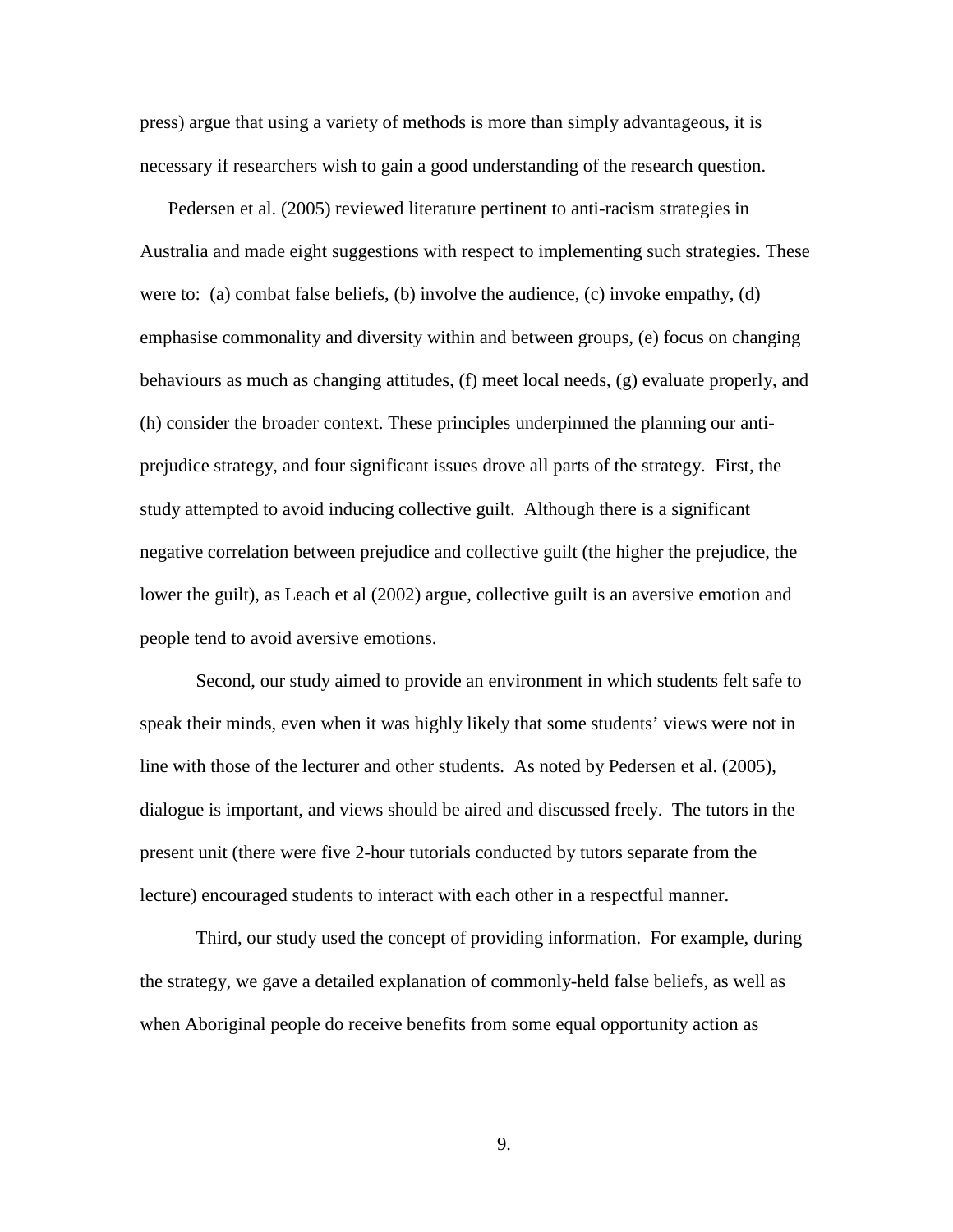outlined by Pedersen, Dudgeon, et al. (2006). Other factual information was incorporated during the unit: more detail will be given on this later.

Fourth, our study attempted to bring in voices of Aboriginal Australians. In particular, students were shown a video by Dr Chris Sarra "Strong and Smart" (Sarra & Maza, 2003) about how an Aboriginal school principal positively impacted on the lives of young Aboriginal children. We also included literature written by Aboriginal Australians, not just non-Aboriginal academics.

In order to assess prejudice both before and after the strategy, we quantitatively measured prejudice against Aboriginal Australians using an "attitude thermometer"<sup>2</sup>. Collective guilt was measured quantitatively to verify the success of our attempt not to induce guilt. We also asked quantitative questions about students' acceptance of false beliefs via a three item scale. Qualitative questions about students' views on what is known as "special treatment", or preferential treatment of Aboriginal Australians, were also asked both pre and post strategy. With respect to the qualitative data regarding "special treatment", a 'theoretical' thematic analysis (see Braun & Clarke, 2006) was conducted on the corpus of qualitative data. We came to the data with a specific question. That is, were participant themes regarding the issue of special treatment (a) positive (b) negative or (c) neither positive or negative? Specifically, it was predicted that there would be a significant reduction in prejudice, false beliefs, and the perception that Aboriginal people unfairly receive "special treatment" after the strategy.

# **Methods**

#### *Participants*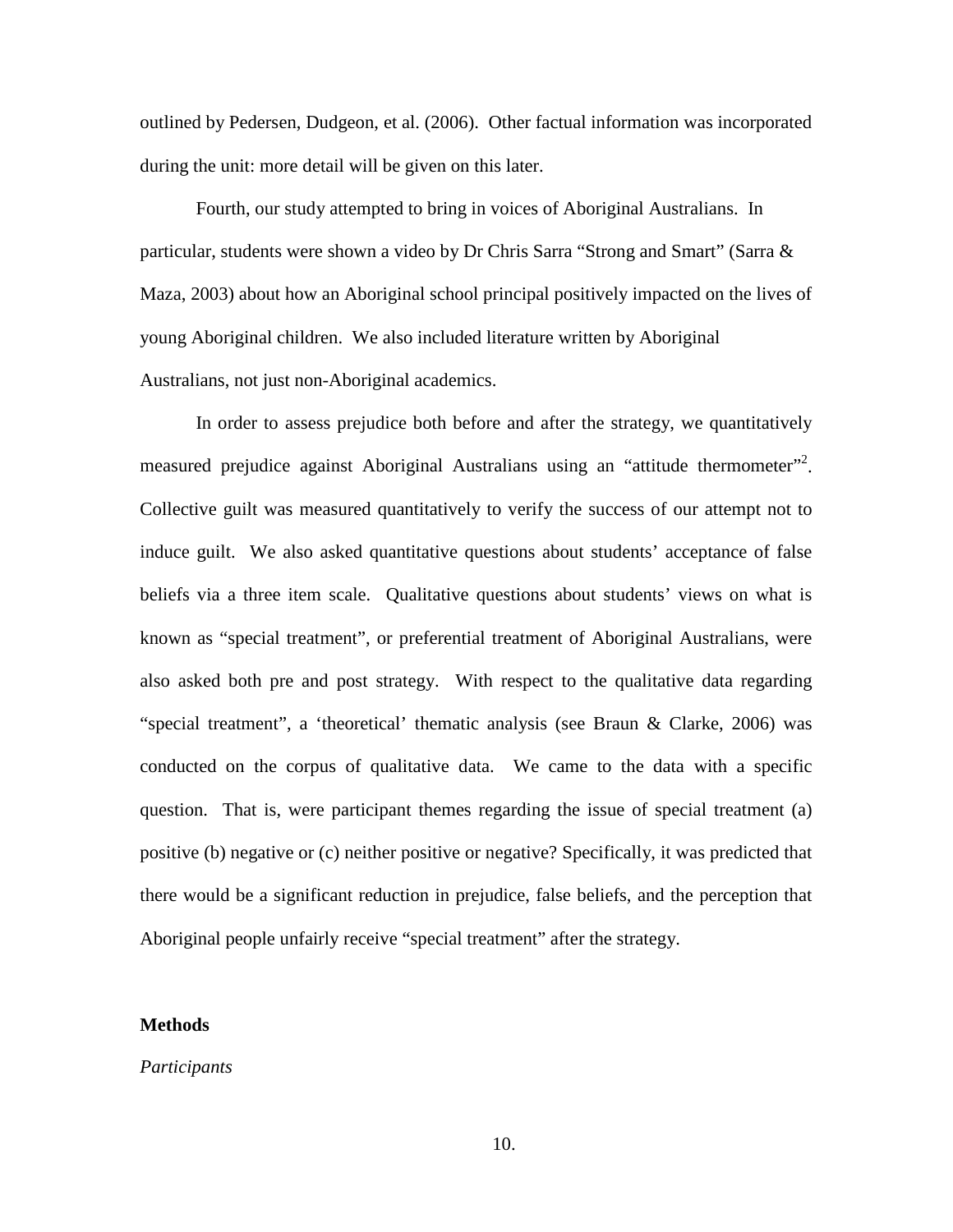First year psychology students from an Australian university participated in an elective cultural psychology unit in Semester 2, 2006. They completed questionnaires at the beginning of the semester (Week 1), and again six weeks later (Week 6). A total of 123 participants completed the questionnaire at Time 1; this initial sample were comprised primarily of women (78.1%) whose combined mean age was approximately 21 years (*SD*=4.86). Most participants were born in Australia (65.9% of the sample) and identified themselves as White or European Australian (69.1% of the sample). A minority of participants (10%) identified themselves as being Asian Australian while 19.5% classified themselves as 'Other'. No participant identified as being Aboriginal.

Of the 123 participants who completed the initial questionnaire, five multivariate outliers were detected and deleted, and approximately half of the participants  $(n=62)$ completed the questionnaire at time 2. The final sample again was comprised primarily of women (71%) with a mean age again of approximately 21 years (*SD*=5.45). A comparison was made with the Time 1 data between those participants who completed the questionnaire at Time 1 with those who completed both questionnaires. There were no significant differences in age, sex, place of birth, or ethnicity between the samples. With respect to the social-psychological variables, there was no significant difference between the two samples with respect to guilt, the false belief scale, the belief in the existence of special treatment, or the belief that special treatment was bad. However, participants who completed both questionnaires were significantly more positive about Aboriginal Australians (*M*=61.5) than those who only completed Time 1 (*M*=51.6)  $(t(111)=2.41; p<0.2)$ . There was no significant difference at Time 1 between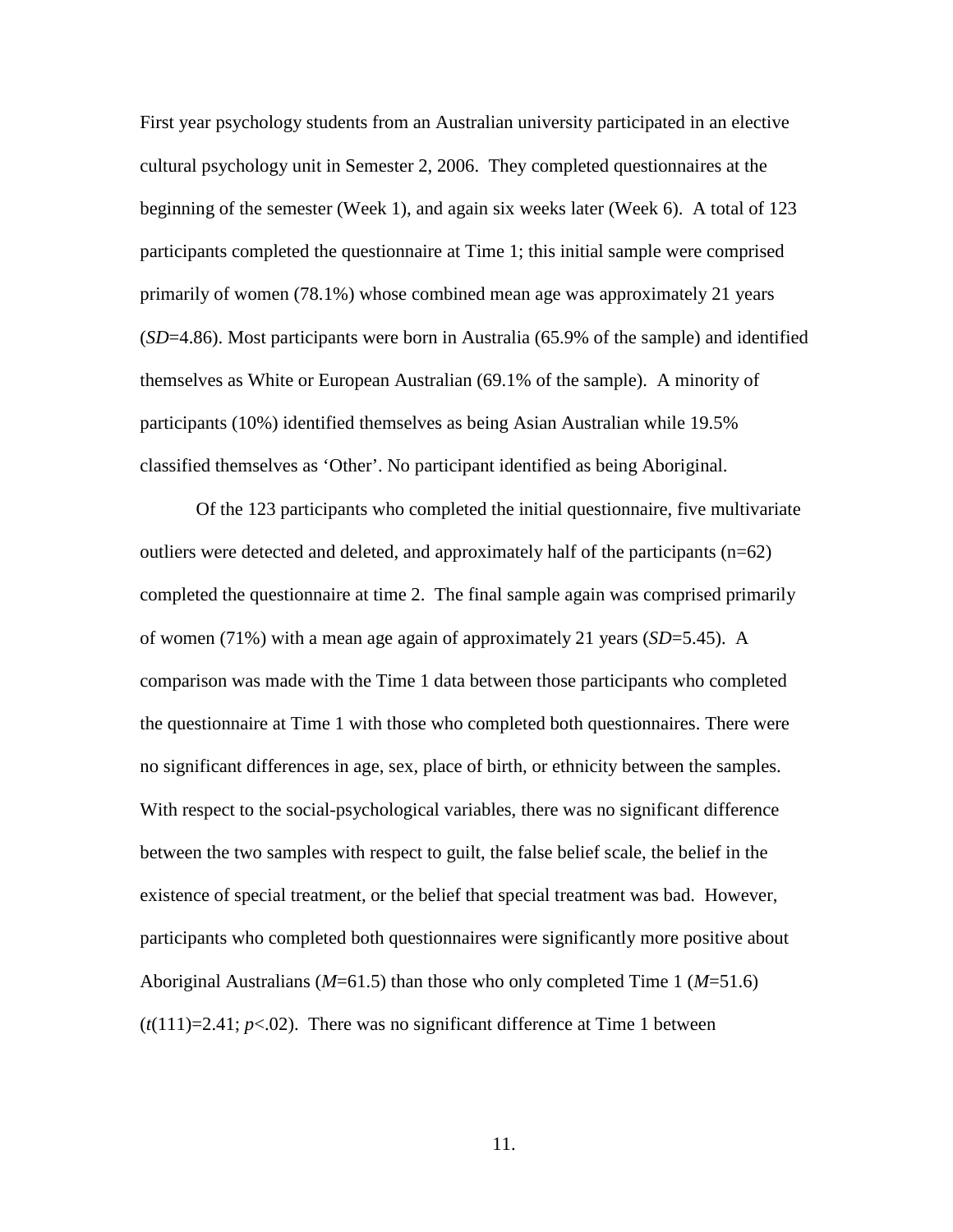White/European Australians and other Australians  $(t(111)=2.76$ , ns.) nor at Time 2  $(t(58)=0.20, \text{ns.})$ .

# *Procedure*

*Time 1.* Participants were recruited in class by the White lecturer of the unit. They were asked to complete a short questionnaire at the beginning of a lecture. All participation was voluntary and anonymous, and students were informed verbally and in writing that they were free to withdraw from the study at any stage. Neither the lectures nor tutorials were compulsory. All lectures were taped and students could listen to them at home through iLecture (audio files of lectures made available for download off the internet). Most of the relevant specific information such as prejudice, false beliefs and "special treatment" came from the lectures while other cultural awareness issues were covered in the tutorials.

*Strategy.* In the intervening weeks between questionnaire deliveries, students were given a series of lectures focusing on social inequality both locally and overseas, with particular focus on Aboriginal Australians and asylum seekers (for the purposes of the present study, however, the focus is on Aboriginal Australians). The strategy used the principles outlined in Pedersen et al (2005). Almost all of the two-hour lectures in the first six lectures involved some information around Aboriginal issues. For example, in Week 1 (Introduction) information was given about Aboriginal children in the classroom; in particular, the collectivist nature of Aboriginal culture. For instance, what may be seen as "collaborative learning" in the eyes of an Aboriginal child may be seen as "cheating"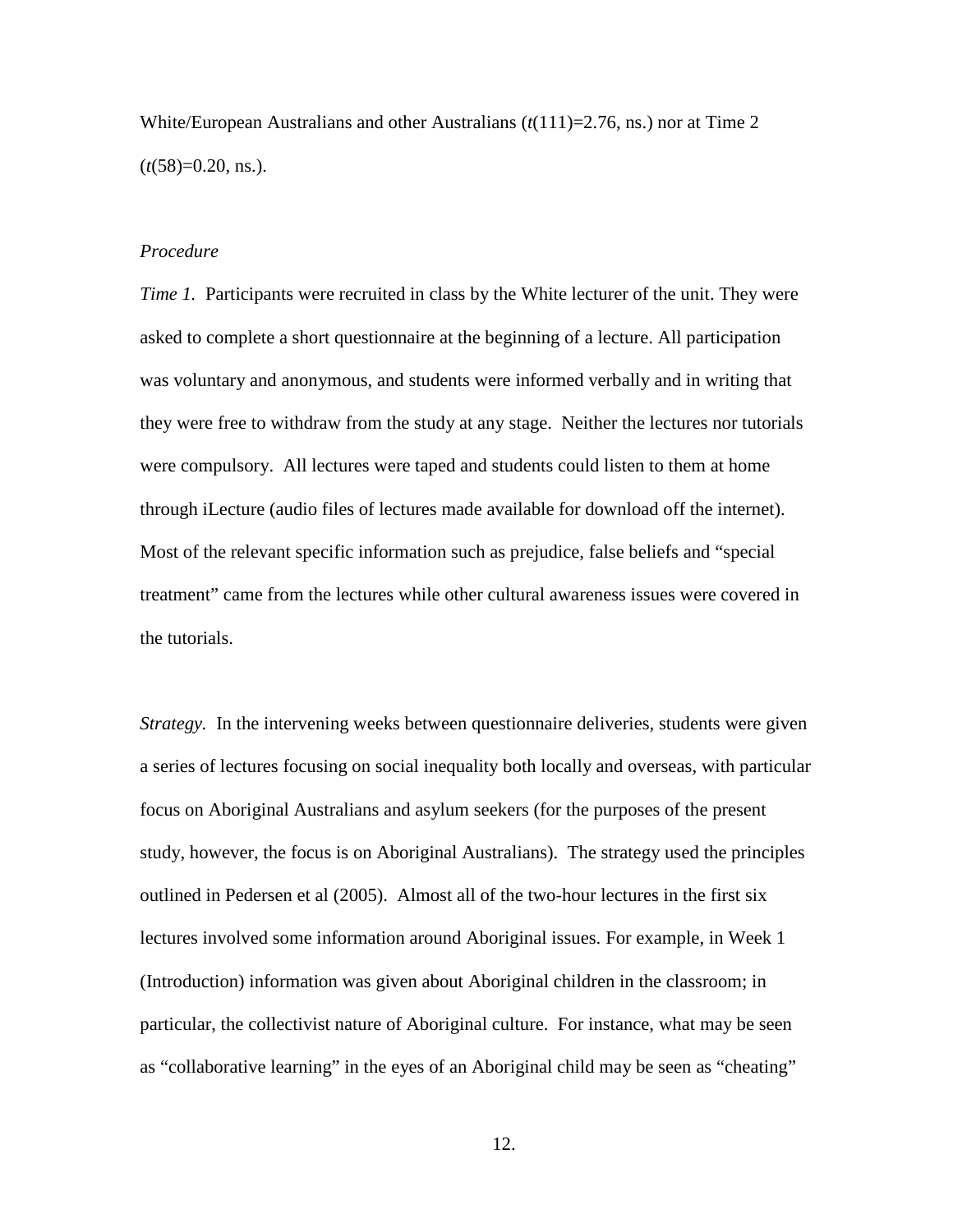in mainstream eyes. In Week 2 (Scope and Methods), information was given about different forms of society as well as prejudice and its effect on Aboriginal children (taken in part from Pedersen with Dudgeon, 2004). In Week 3 (Prejudice against Aboriginal Australians and Asylum Seekers) information was taken partly from Pedersen et al. (2005). Part of the students' reading for that week was "Face the Facts" (Human Rights & Equal Opportunity Commission, 2003). In the Week 3 lecture, the false beliefs surrounding Aboriginal Australians were covered in depth (taken from Commonwealth of Australia, 1992; Pedersen et al. 2000). In Week 4 (Perception and Intelligence), information was given regarding the cultural biases of "White" IQ tests with respect to cultural groups such as Aboriginal Australians. In Week 5 (Socialisation and Enculturation), information was given regarding the superior spatial skills of Aboriginal children which ties in directly with child-rearing patterns (taken from Kearins, 1976). In Week 6 (Aboriginal Children at School), information was given regarding the societal causes of the poor academic performance of some Aboriginal children (taken from Pedersen with Dudgeon, 2004) and a full description of the issues surrounding "special treatment" (taken from Pedersen et al., 2005). In this regard, students were told that there was no "right" or "wrong" answers; that ultimately students need to make their own judgments based on critical appreciation of the information they were given. Finally at the end of the Week 6 lecture, students watched a video called "Strong and smart" which detailed the work of Dr Chris Sarra and his transformation of the Cherbourg State School (Sarra & Maza, 2003). Throughout the 6-week period, the lecturer attempted to avoid a guilt-focus to encourage dialogue about Aboriginal issues, especially when students contested the content of the lectures. The tutorials complemented the lectures with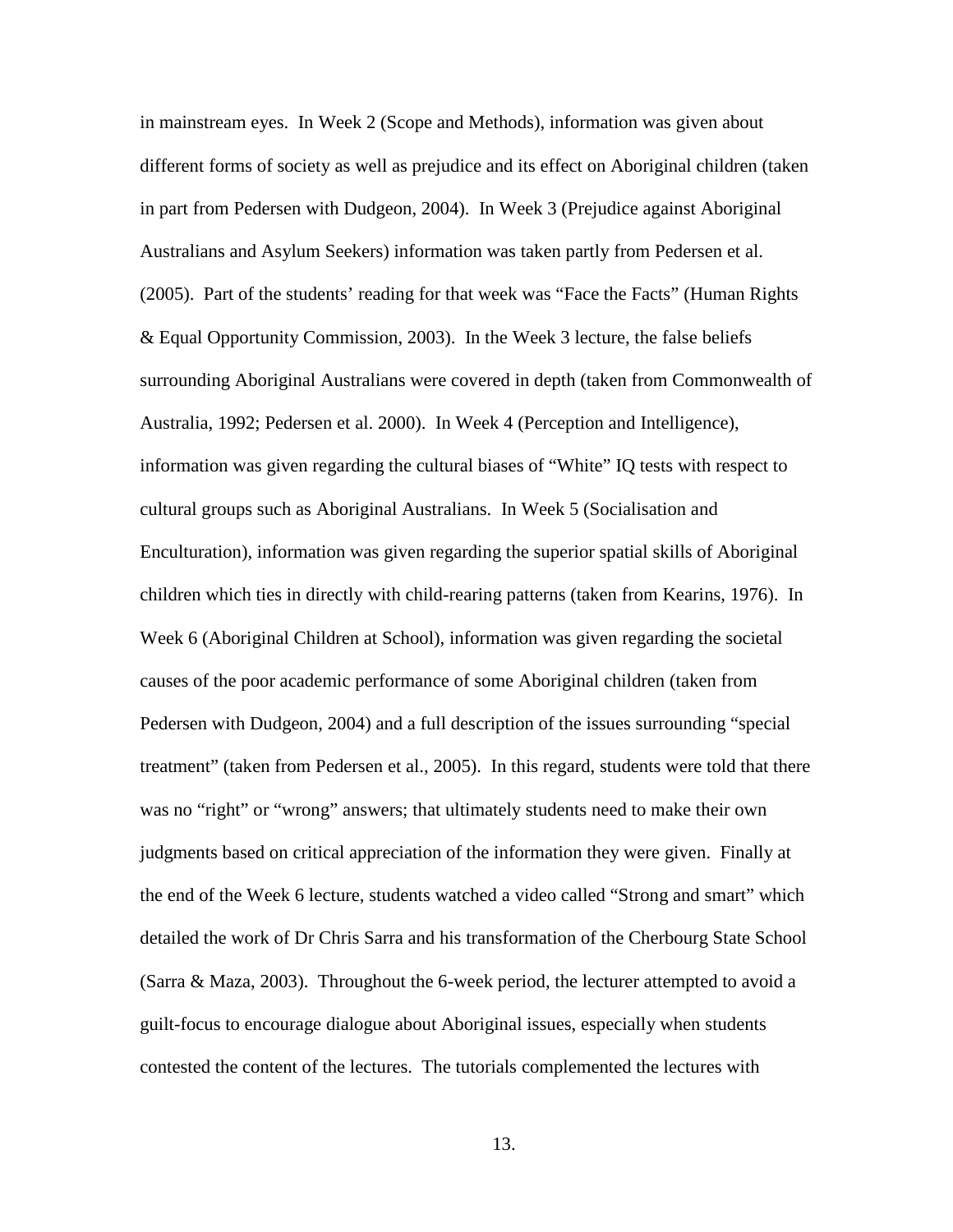cultural awareness exercises and discussions. Students were also encouraged to consider the societal influences on individuals – both Aboriginal and non-Aboriginal (see Pedersen et al., 2005).

*Time 2.* Six weeks after the first questionnaire was distributed, the lecturer again approached students to complete the second questionnaire in the lecture. Quantitative questionnaires delivered at Times 1 and 2 were identical (see measures section below); the qualitative questions were slightly different, and will be described fully below. Again, all participation was voluntary and anonymous, and students were informed verbally and in writing that they were free to withdraw from the study at any stage.

# *Measures.*

*Demographic Information.* Participants indicated their sex, age, whether or not they were born in Australia, and their ethnicity. They recorded their demographic information prior to completing the body of the questionnaire.

*Prejudice.* An attitudes thermometer was employed to measure positive or negative attitudes to Aboriginal Australians. The prefacing question read "In general how positive or favourable do you feel about Aboriginal Australians?" and students could respond on the thermometer from a base of 1º=Extremely Unfavourable, to a peak of 100º=Extremely Favourable. The thermometer scores were allocated to three categories. Those respondents whose scores were equal to or less than 33.3 were classified as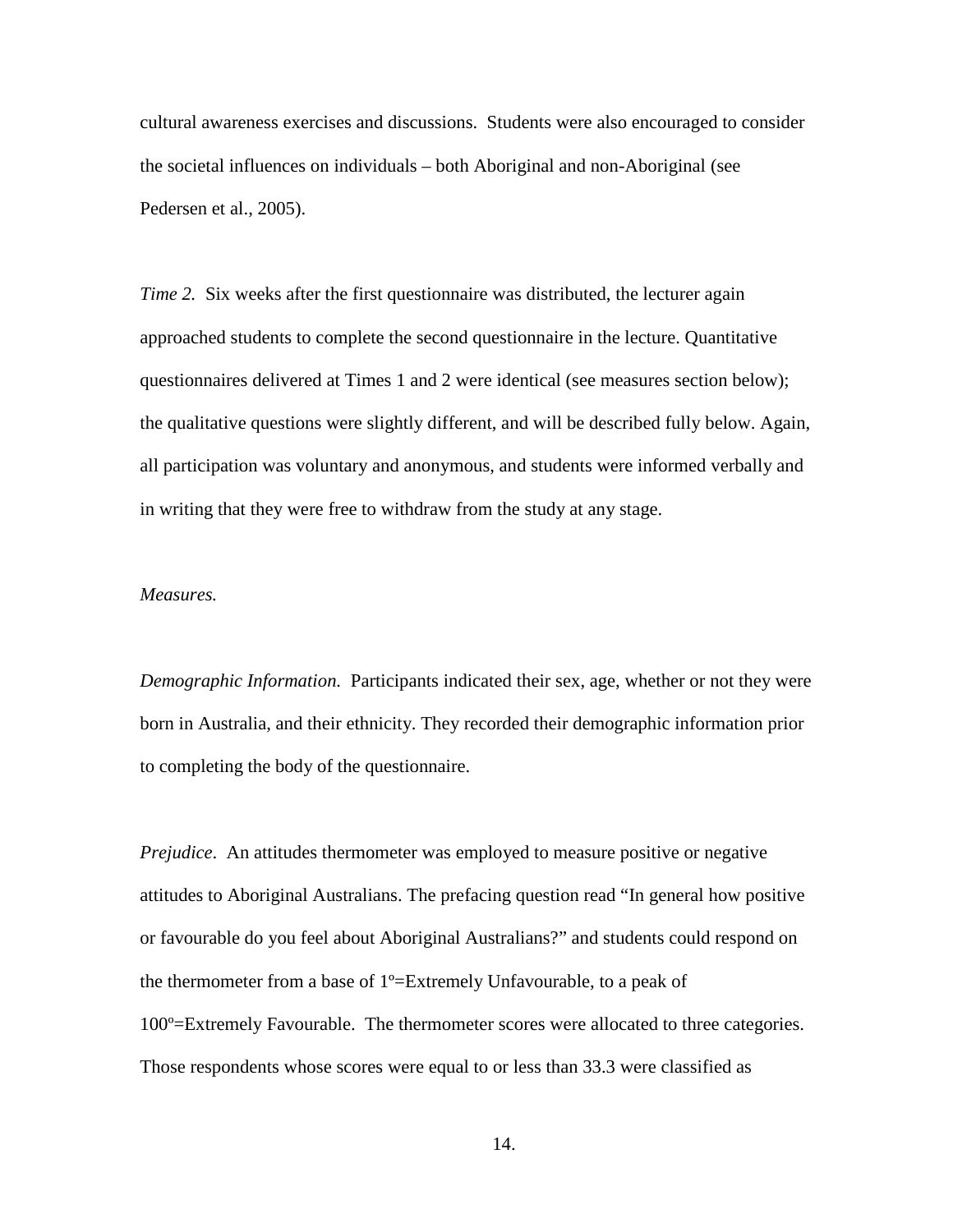"Rejecting", those whose scores were greater than 33.3 and less than 66.6 were classified as "Indifferent", and those with scores equal to or greater than 66.6 were classified as "Accepting". For ease of reference, from this point, we label this variable "prejudice".

*False Beliefs.* A scale designed to measure participant endorsement of false beliefs in line with Pedersen et al. (2000) was created with three items in which participants indicated whether or not they agreed that 1) Being Aboriginal entitles you to more social security benefits, 2) Aborigines are more likely to drink alcohol than non-Aborigines, and 3) Aborigines only have to pay a few payments under a hire-purchase agreement for a car, and the government will meet the remaining costs (1=certainly false to 9=certainly true). All of these statements were factually incorrect.

*Guilt.* The guilt that participants felt was measured using a thermometer similar to the attitudes thermometer described above. The prefacing question read, "Overall, how guilty do you *personally* feel about the past and present mistreatment of Aboriginal Australians by other Australians?" Students could respond on the thermometer from a base of 1º=Extremely Innocent, to a peak of 100º=Extremely Guilty.

*Qualitative data - "special treatment".* At Time 1, participants were asked "Both students and community members in the past have commented on what they perceive as "special treatment" given to Aboriginal Australians. In other words, benefits given to Aboriginal Australians that other Australians do not receive. What are your thoughts on this issue?" After the lecture on "special treatment" (Time 2), participants were asked what their views were on this topic. We were interested in the content of their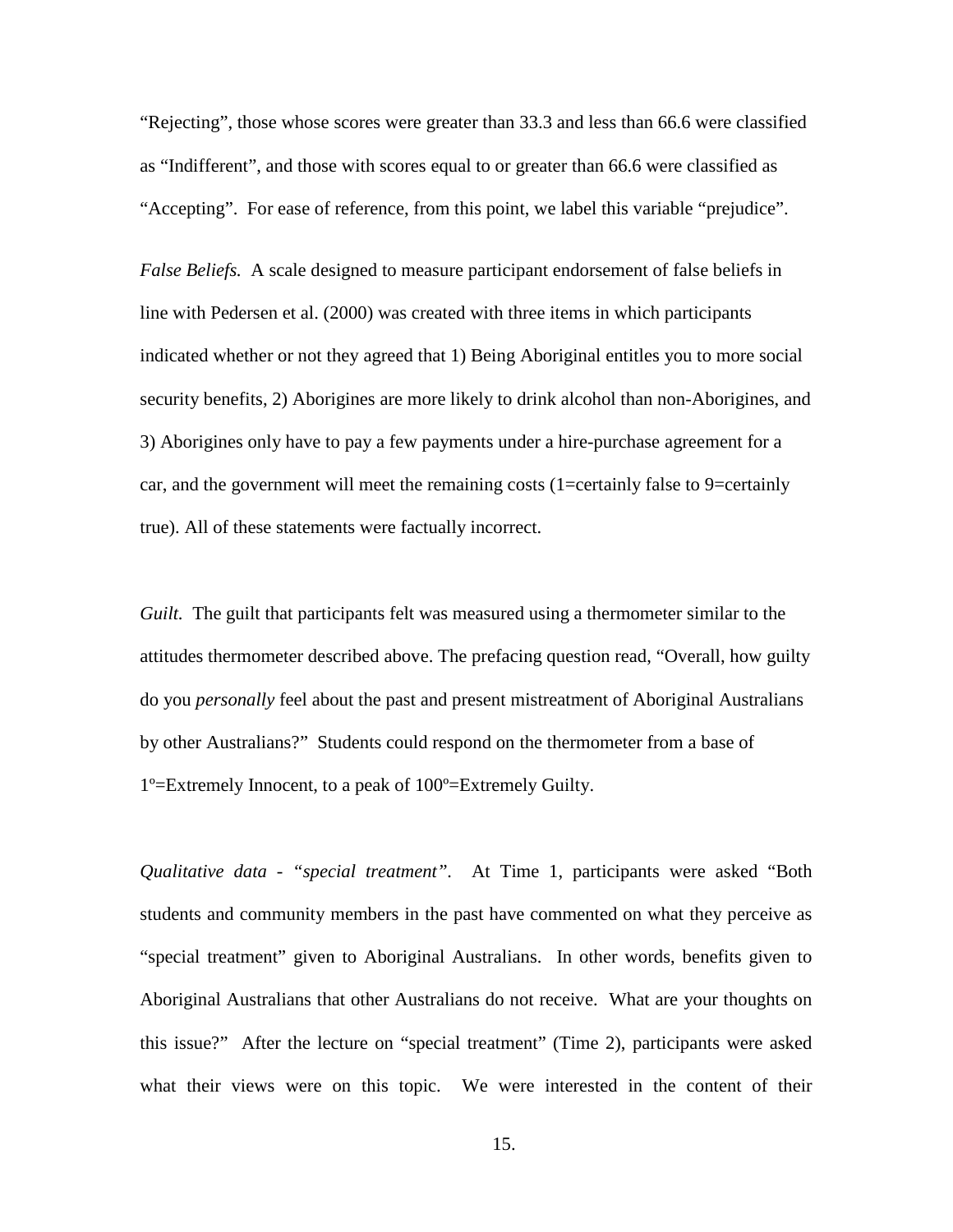spontaneous responses and also whether more information would change their view. We used a thematic analytic procedure to do so (see Braun & Clarke, 2006).

With regard to "special treatment", we identified whether participants reported that they felt that Aboriginal people received "special treatment" in line with Pedersen, Dudgeon, et al. (2006). First, the occurrence of each identified "special treatment" belief in the corpus of responses to the qualitative question was recorded  $(0=N_0,$  they do not receive special treatment, 1=unsure; 2=yes, they do receive special treatment). Second, if the participant did believe that special treatment existed, their response was then coded to indicate whether they thought that this is a good thing  $(0=$  it is a bad thing; 1 = neither bad nor good; 3=Yes, it is a good thing). If participants were coded as 0 (no) in the first question, their response was left blank in the second column. It was this second question which we used as our index of "special treatment".

To ensure the reliability of the coding scheme, the data were independently coded by two coders (the first and second authors). Inter-rater reliability regarding whether special treatment existed was satisfactory at Time 1 (.89); as an aside, this was not measured in Time 2 as the question was not framed to probe this question. Interreliability regarding whether special treatment was perceived as good or bad was also satisfactory (.94 at Time 1 and .91 at Time 2).

# **Results**

#### *Quantitative Results: Categorisation of Prejudice Scores*

As noted, the prejudice scores were allocated to three categories: Rejecting, Indifferent, and Accepting. As can be seen by Table 1, almost no respondents fell into the Rejecting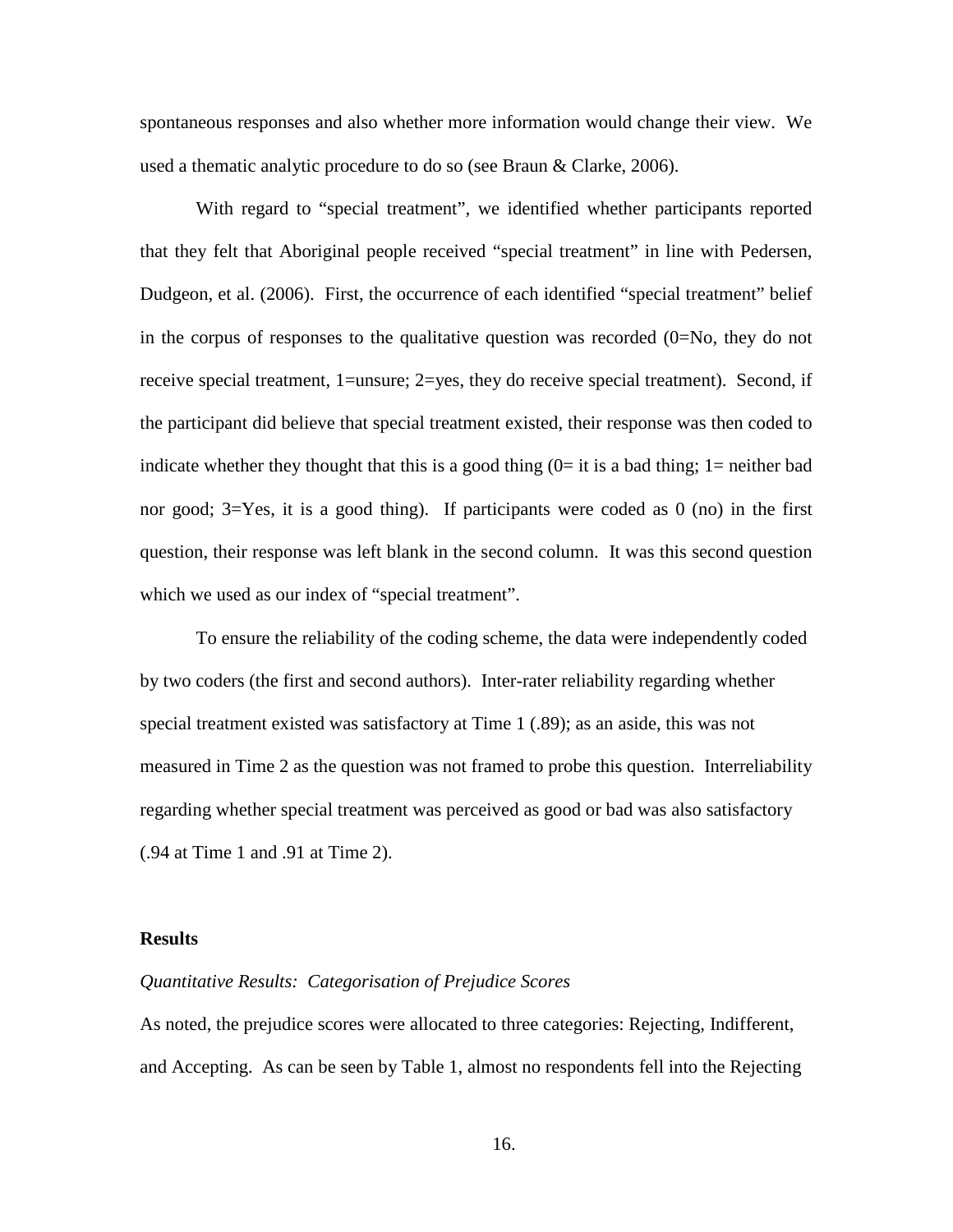category – either using all data, or just the participants who continued to the end of the strategy. Bar one participant, the sample was split evenly at the beginning between being Indifferent and Accepting. However, after the strategy, the Accepting category significantly increased from approximately half the sample to two-thirds of the sample (chi-squared df=1 = 13.5; *p*<.001).

|                                 | Rejecting | Indifferent | Accepting |  |
|---------------------------------|-----------|-------------|-----------|--|
| Time 1 (all participants)       | 1%        | 57.6%       | 41.4%     |  |
| Time 1 (continuing respondents) | $0\%$     | 49.1%       | 50.9%     |  |
| Time 2 (continuing respondents) | $0\%$     | 34.4%       | 65.6%     |  |
|                                 |           |             |           |  |

\_\_\_\_\_\_\_\_\_\_\_\_\_\_\_\_\_\_\_\_\_\_\_\_\_\_\_\_\_\_\_\_\_\_\_\_\_\_\_\_\_\_\_\_\_\_\_\_\_\_\_\_\_\_\_\_\_\_\_\_\_\_\_\_\_

Table 1. Categorisation of prejudice scores

#### *Descriptives*

Data from those participants who completed questionnaires at Time 1 and Time 2 (*n*=62) were analysed. Table 2 presents the descriptive characteristics for the prejudice item, the false belief scale, and the guilt item, setting out the means and standard deviations. At Time 1, participants hovered around the "slightly favourable" mark on the prejudice scale and around the "slightly innocent" mark on the guilt scale, and above the mean on the false beliefs scale (high scores = acceptance of false beliefs). At Time 2, participants hovered around the "fairly favourable" mark on the prejudice scale, again around the "slightly innocent" mark on the Guilt scale (no change), and below the mean on the false beliefs scale.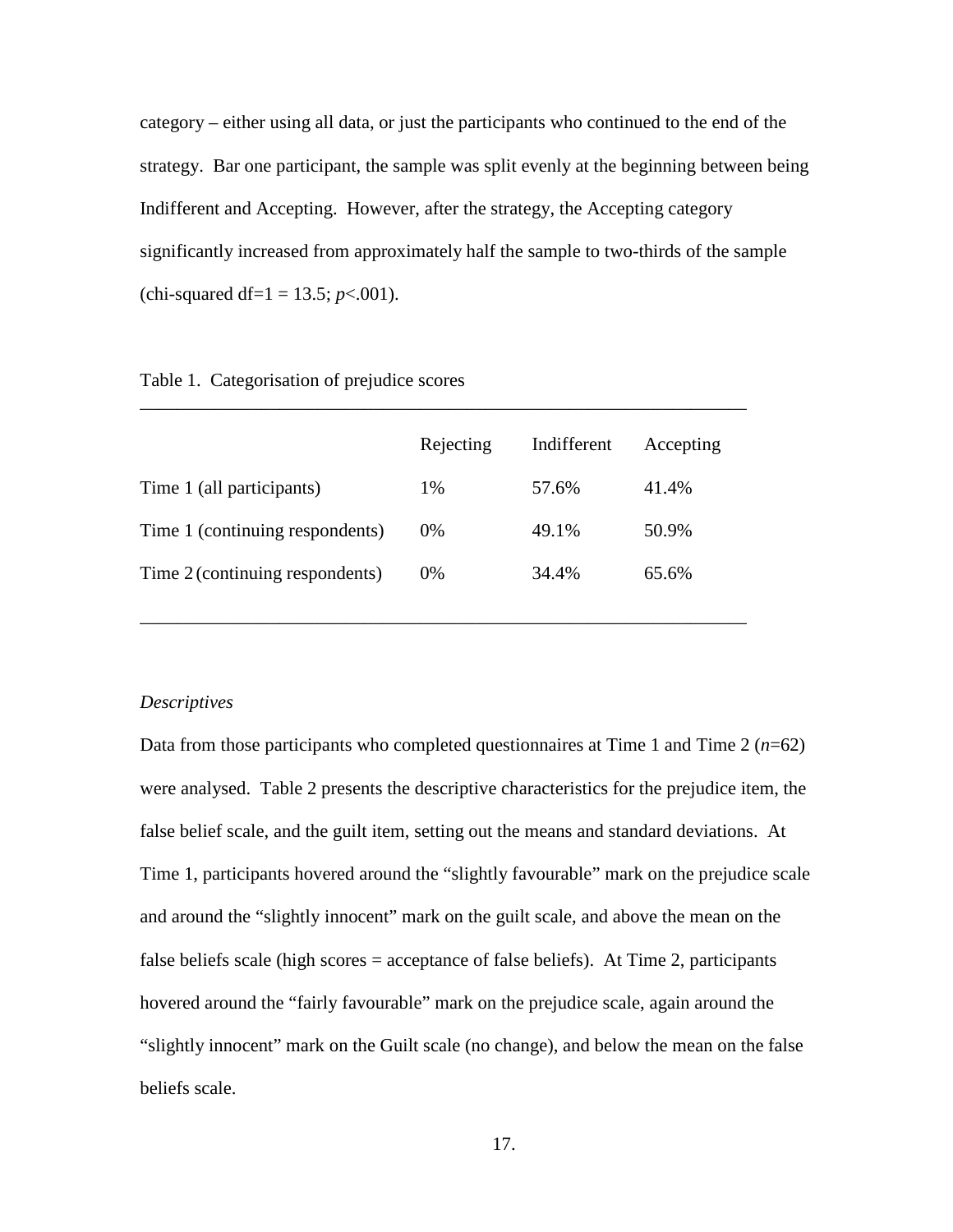| Scale/Items               | $\boldsymbol{M}$ | SD    | No. items    | $\alpha$                 | Range     |
|---------------------------|------------------|-------|--------------|--------------------------|-----------|
| Time 1                    |                  |       |              |                          |           |
| Prejudice                 | 61.46            | 20.64 | $\mathbf{1}$ | $\overline{\phantom{0}}$ | $1 - 100$ |
| <b>False Belief Scale</b> | 4.89             | 1.70  | 3            | 67                       | $1-9$     |
| Guilt                     | 47.08            | 31.72 | $\mathbf{1}$ |                          | $1 - 100$ |
| Time 2                    |                  |       |              |                          |           |
| Prejudice                 | 70.85            | 16.58 | $\mathbf{1}$ | $\overline{\phantom{0}}$ | $1 - 100$ |
| <b>False Belief Scale</b> | 3.12             | 1.64  | 3            | 71                       | $1-9$     |
| Guilt                     | 45.59            | 32.65 | $\mathbf{1}$ |                          | $1 - 100$ |
|                           |                  |       |              |                          |           |

\_\_\_\_\_\_\_\_\_\_\_\_\_\_\_\_\_\_\_\_\_\_\_\_\_\_\_\_\_\_\_\_\_\_\_\_\_\_\_\_\_\_\_\_\_\_\_\_\_\_\_\_\_\_\_\_\_\_\_\_\_\_\_\_\_\_\_\_\_

Table 2. Descriptive characteristics (only using continuing participants)

*Note*. High scores indicates lower prejudice

# *Qualitative Results: Special Treatment*

With the "special treatment" item, at Time 1 most participants reported that they believed Aboriginal people received special treatment (87.6%) with 10.6% being unsure, and 1.8% reporting that they did not believe that Aboriginal people received special treatment. Of that 87.6% who reported that Aboriginal people received special treatment, the largest category of participants were those who saw this as being negative or unfair (44.5%). Just under one third (30%) reported that they did not see it as good or bad, and just under a quarter saw it as a good thing (25.5%). At Time 2, almost two-thirds of participants reported perceiving special treatment as being positive (62.7.%), followed by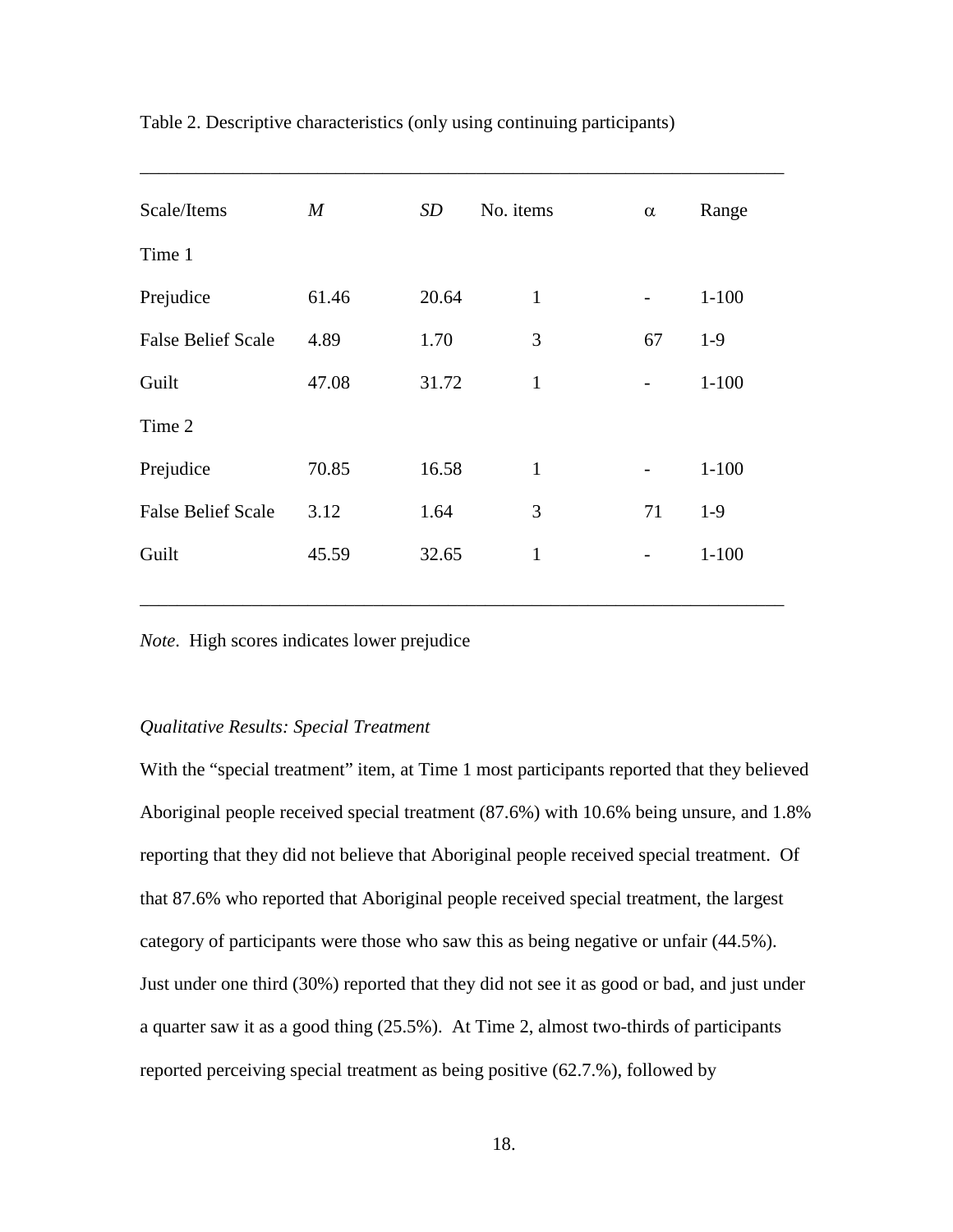approximately one-third who reported it as neither good or bad (25.4%) followed by 11.9% of participants who reported that it was bad.

Although our study did not aim to replicate the categories found in the Pedersen, Dudgeon, et al. (2006) study, certainly some of the comments mirrored them. For example, one of the categories found in the 2006 study were about financial handouts. This was also found in our study (Time 1):

"*Occurrences in history have an effect on today, but how long can they milk it for? If we continue to give Indigenous Australians handouts that they abuse and come to take for granted and complain if things are not done for them, what help are we really doing? Many other Australians could use these opportunities to better themselves*".

Some of the data also mirrored the second category regarding unfair special rights as found in the 2006 study:

"*Australian Indigenous have too many special rights. When the Europeans settled America they gave the natives a division of the land and that is exactly what we should have done, not welfare benefits health and even education. I find the special treatment unnecessary for now most only depend on this and make no effort to strive to reach those treatments themselves*" (Time 1).

Echoes of the category "unfair legal system advantages" were also found; for example,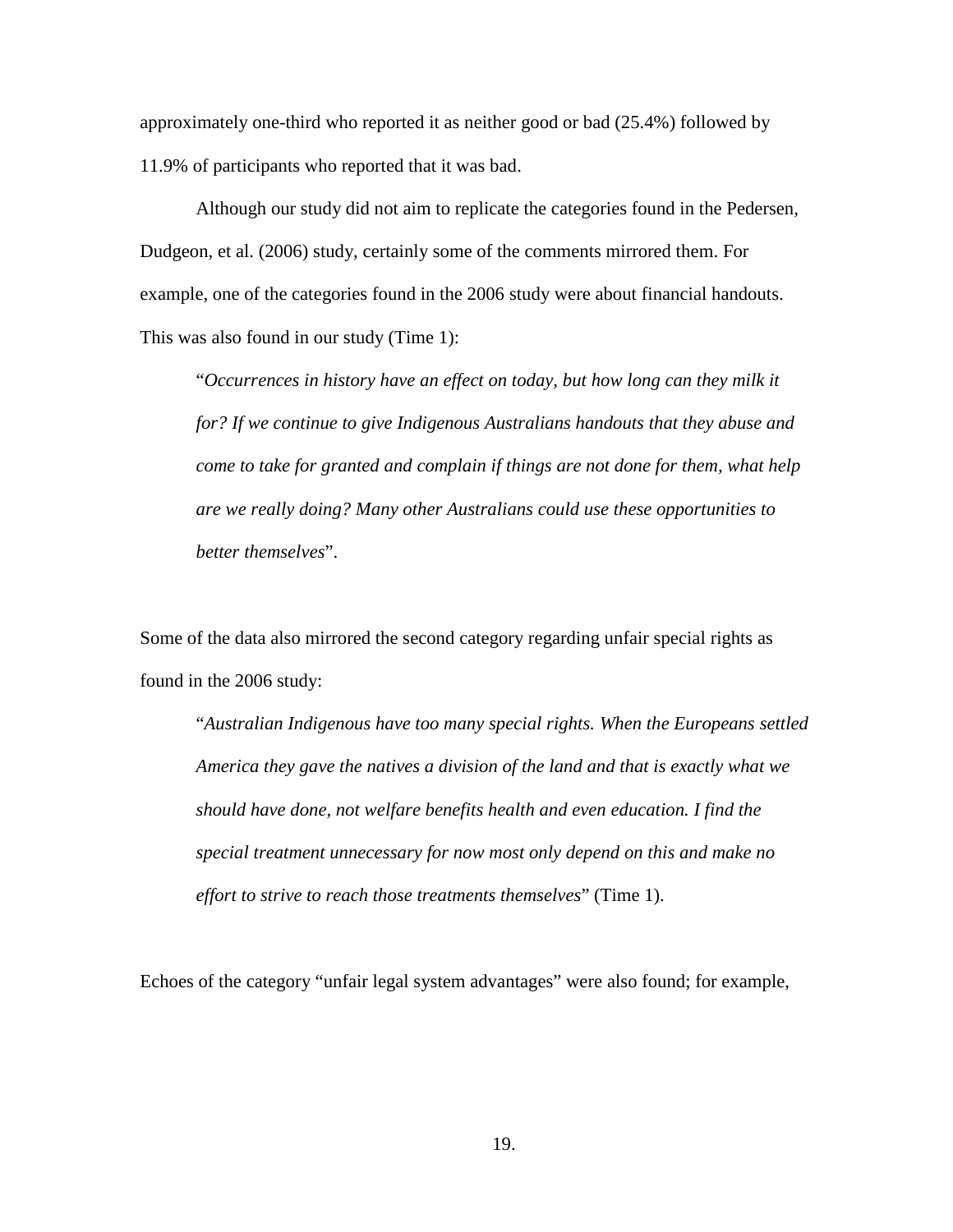"*That Indigenous Australians don't receive as much special treatment as is thought to be believed. However, it still worries me that I do see Indigenous Australians who are given special treatment, whether it be leniency from the courts that it is abused and not taken on or used for advantage* (Time 2).

Finally, some participants' comments were similar to the fourth category: housing. As one participant noted:

"*I believe that some Indigenous Australians do receive special treatment by the government such as special incomes (Centrelink) just for being Aboriginal, selected scholarships, special housing, and other such things. This to me is not fair because it should be up to themselves to be able to provide for themselves to be able to provide for themselves and not Australians and the Australian government to do it just because they are different and a minority group considered special because they were the original settlers or owners of Australia. They need to help themselves not make it someone else's responsibility*" (Time 1).

#### *Strategy results: Both quantitative and qualitative*

Three *t test*s were conducted, the first with respect to prejudice. Specifically, a paired samples *t test* found that scores on the prejudice item were significantly lower at Time 2 compared with Time 1  $(t(58)=-4.87, p<001)^3$ . In other words, participants reported more negativity toward Aboriginal Australians before the strategy. The study then examined time differences with respect to the false belief scale. A paired sample *t test* found that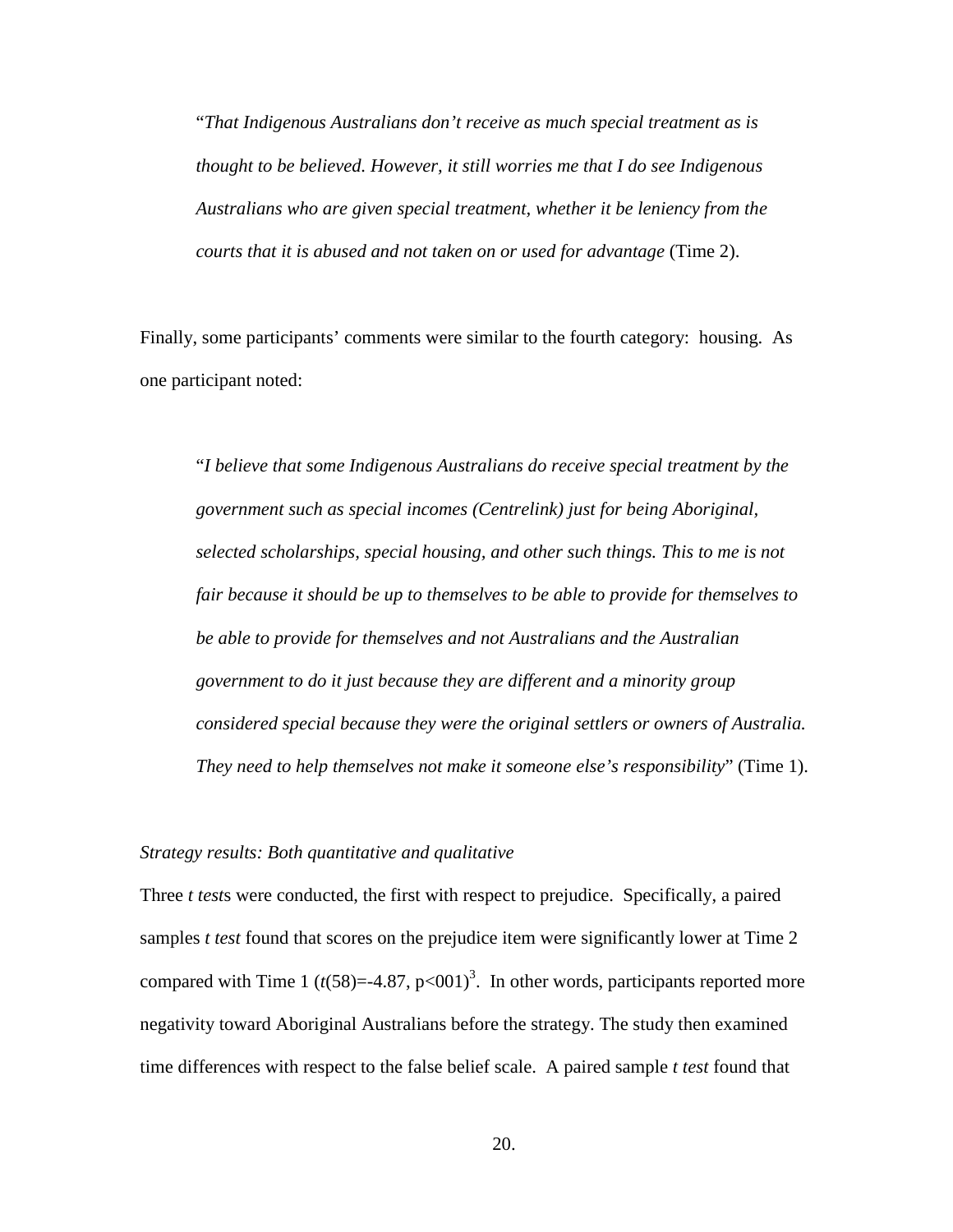scores on the false belief scale were significantly lower at Time 2 compared with Time 1  $(t(61)=5.97, p<0.01)$ . In other words, participants reported less acceptance of false beliefs after the strategy. With respect to special treatment, a paired samples *t test* was conducted using the results from the thematic analysis. There was a significant difference at Time 1 compared to Time 2 (*t*(54)=-6.13, *p*<.001). Specifically, participants were significantly more likely to report that any "special treatment" was a good thing after the strategy.

Finally, to examine whether we were successful in not invoking guilt, the time differences with respect to guilt were examined. As hoped, a paired sample *t test* found no significant difference on guilt between Time 1 compared with Time 2 (*t*(58)=-0.61, ns.).

# **Discussion**

The aim of our study was assess the success of the interventional qualities of a cultural psychology unit. More specifically, the aim was to determine whether the strategy was related to a significant reduction in prejudice, and whether or not participants decreased their acceptance of false beliefs and their perception that Aboriginal people unfairly received "special treatment". As predicted, there was a significant reduction on all three measures. As an aside, these results were replicated in a similar 2008 study (Pedersen, Aly, Hartley & McGarty, 2008).

But before we go into detail about the aims of our study, we briefly discuss one unexpected finding – that participants who completed both Time 1 and Time 2 reported significantly more positive attitudes toward Aboriginal Australians than those who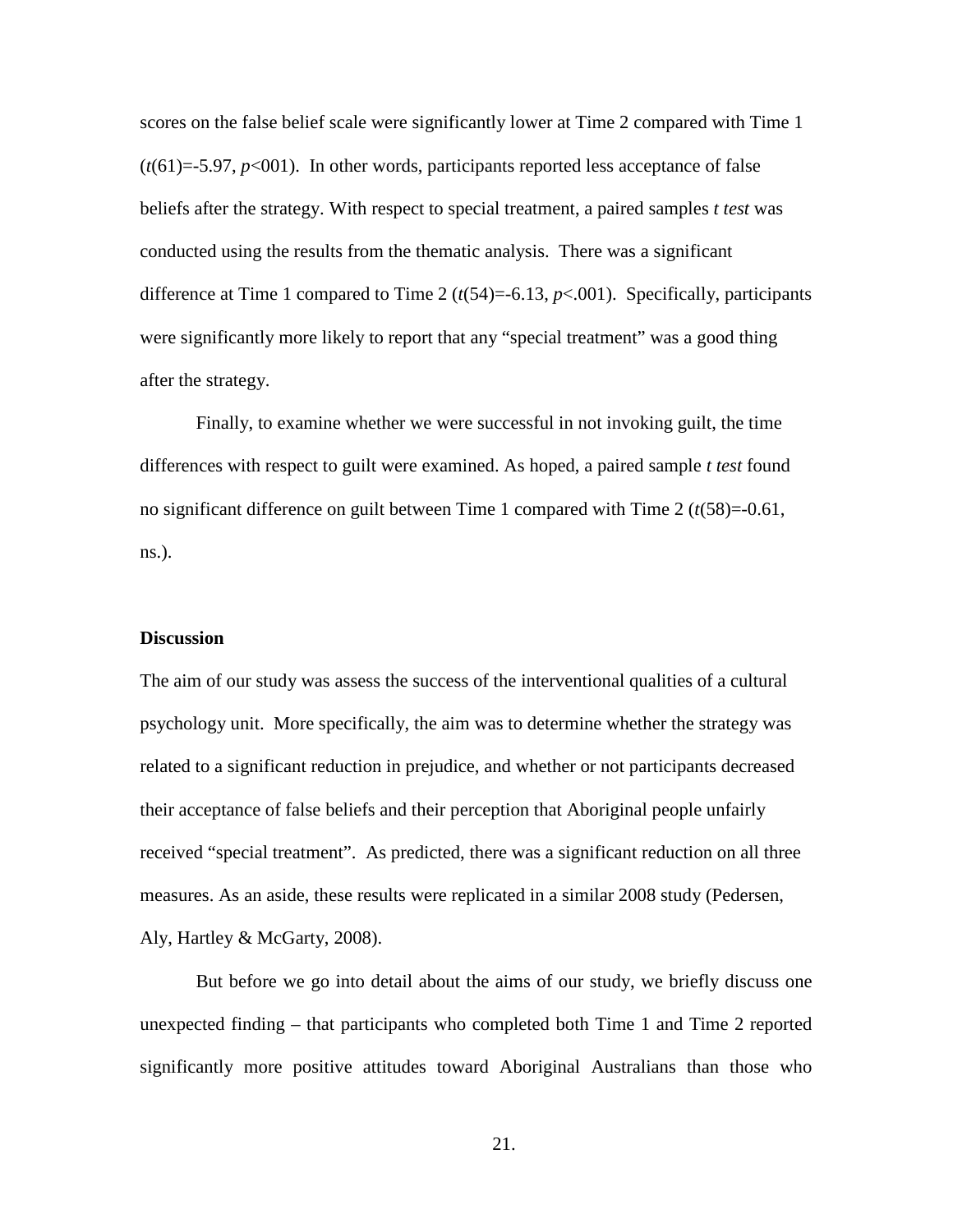completed only Time 1 data. Why so? The students who took part in this elective unit would have been clear about the content of the unit very early on, and students who were more rejecting may have self-selected out. We attempted to establish how many students withdrew from the unit within three weeks of beginning of semester; this should tell us whether students were "scared off" by the confronting nature of the unit. Although there was a decrease of 61 participants between Time 1 and Time 2, only 16 students actually withdrew from the unit. Thus, although a minority of students did drop out of the unit early, most of the students who did not show up for collection of the Time 2 data remained in the unit listening to iLecture (or not as the case may be). In short, the fact that the students who did not complete Time 2 data reported higher levels of prejudice is likely to be due to two factors. First, a small number of disaffected students dropping out; secondly, there was something qualitatively different about the students who chose to come to lectures. One could hypothesis that these students were more open in their attitudes having a greater willingness to learn; but this cannot be ascertained from our data.

Does this unexpected finding mean the strategy was not worthwhile? We would argue not. It simply shows that one of the weaknesses of anti-prejudice strategies is that individuals - whether in a class such as ours or in a community sample - may opt out producing a self-selecting bias. However, positive end results are still possible from such in-class strategies. Specifically, flow-on effects are important for students who remain in class. What the students learn in class could well be passed onto others when a relevant situation arises both now and in the future; in other words, a "trickle effect**"**. Also, our approach indicates one way to build the capacity to oppose prejudice among a self-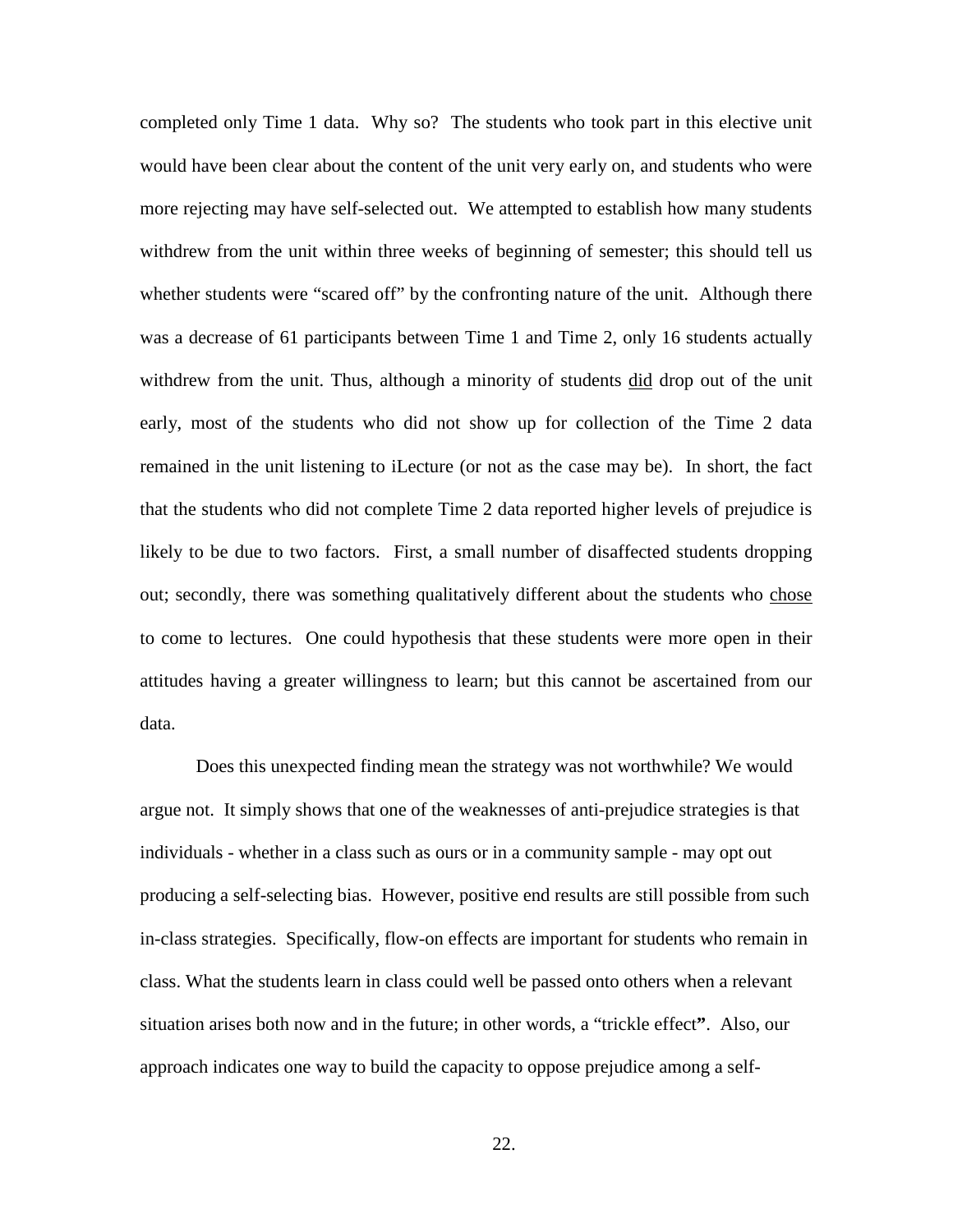selected group while reducing the possibility of a backlash from people with hostile attitudes. Indeed, there is some evidence that hostile group norms within prejudicereduction strategies can increase prejudice levels (Myers & Bishop, 1970). Their finding, we believe, could relate to the validation of ideas when talking within a similar-attitude group (in our study, there was less homogeneity). Thus, simply because some participants self-select out, perhaps because of their negative attitudes**,** does not mean that anti-racism strategies should not be attempted either in the community or in a cultural psychology unit. As concluded by Dudgeon and Pickett (2000) "critical awareness and cultural competence within a social justice framework are key elements of a psychology committed to reconciliation" (p. 82).

# *Quantitative results: Prejudice*

As predicted there was a significant reduction of prejudice between Time 1 and Time 2 (the Time 1 participants who did not complete Time Two data were not included in analyses). It is worth noting when examining the prejudice levels at the beginning of the strategy that they were not particularly high.

#### *Quantitative results: False beliefs and prejudice*

It is noted that 'setting people straight'; that is, giving participants with factual information, may not always work, or at least work alone. Schwarz and colleagues note that information, rather than automatically debunking myths, can often strengthen them (Schwarz, Sanna, Skurnik, & Yoon, 2007). Rational thought does not always underlie prejudiced thought. In the present strategy, however, it would appear that the debunking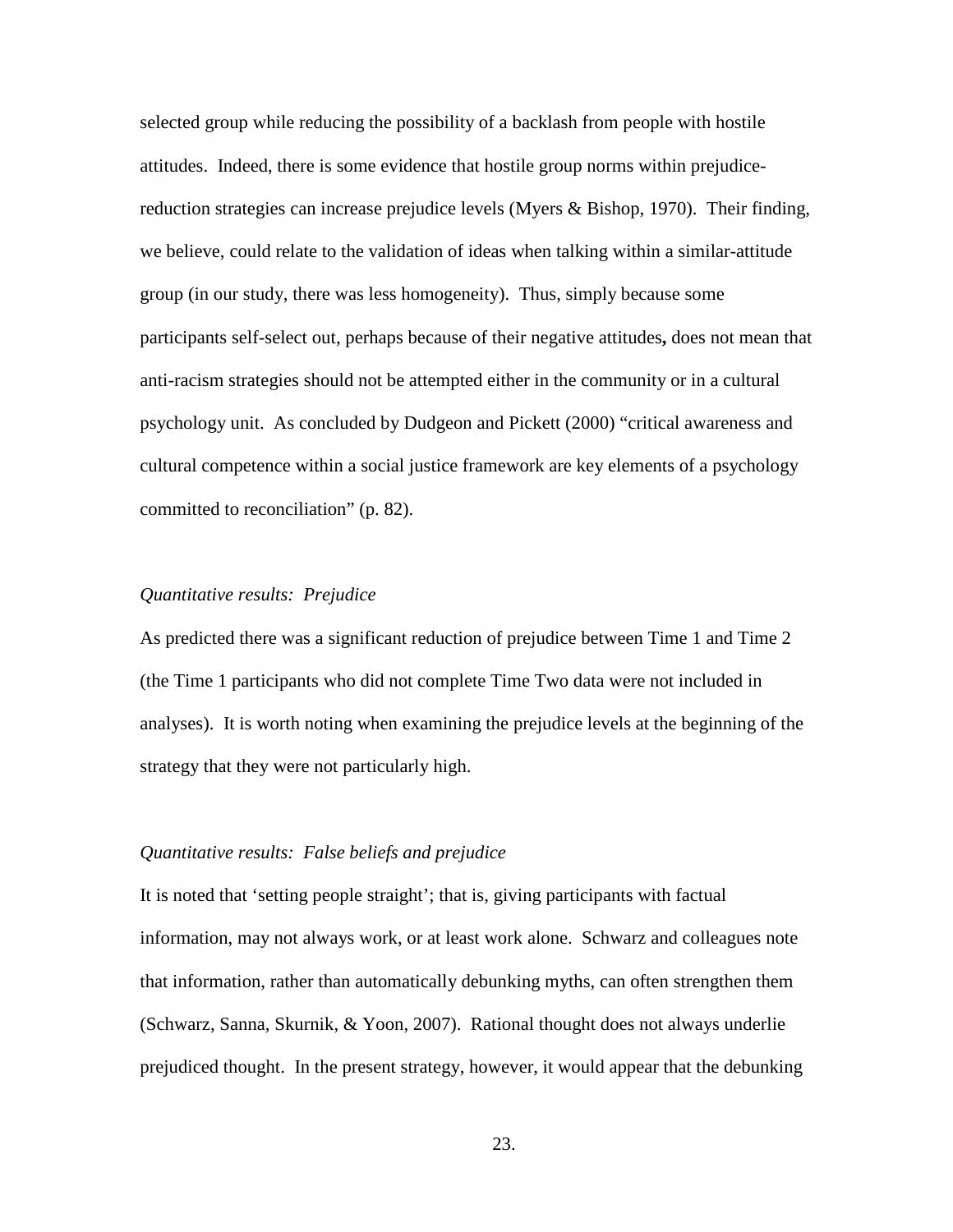of myths was successful. . Our findings support those of Hill and Augoustinos (2001) who found a significant increase in knowledge about Aboriginal people and history after their intervention. It may be that the combination of information, discussion and a guiltfree environment may have a special ability to alter false beliefs. Despite our promising results, to propose a causal relationship would be too a simplistic a conclusion: it is important to note that while false beliefs can lead to prejudice, prejudice can also lead to the acceptance of false beliefs. Alternatively, a third variable could lead to both. Regardless of the direction of the relationship between variables, it is apparent that false and inflammatory information is detrimental to Aboriginal/non-Aboriginal relations, and may be useful as one tool in anti-racism strategies. Further research explicitly examining/exploring the components may be able to disentangle active and inactive components of the strategy.

#### *Qualitative results: Special treatment and prejudice*

Regarding the reduction of participants' reporting that Aboriginal people unfairly receive "special treatment", the prediction was based on the prior relationship between prejudice and special treatment (Pedersen, Dudgeon et al, 2006). The content of these categories will not be further analysed as this is clearly articulated in the Pedersen, Dudgeon et al. article; but, as outlined in the Results section, the major themes outlined in the 2006 study were also mirrored in the present study. Our conclusions are similar to the earlier paper: there is not a level playing field when comparing the situation of Aboriginal and non-Aboriginal Australians. There is a significant difference between "equal treatment" and "equity". We further note that we took into account the suggestions of past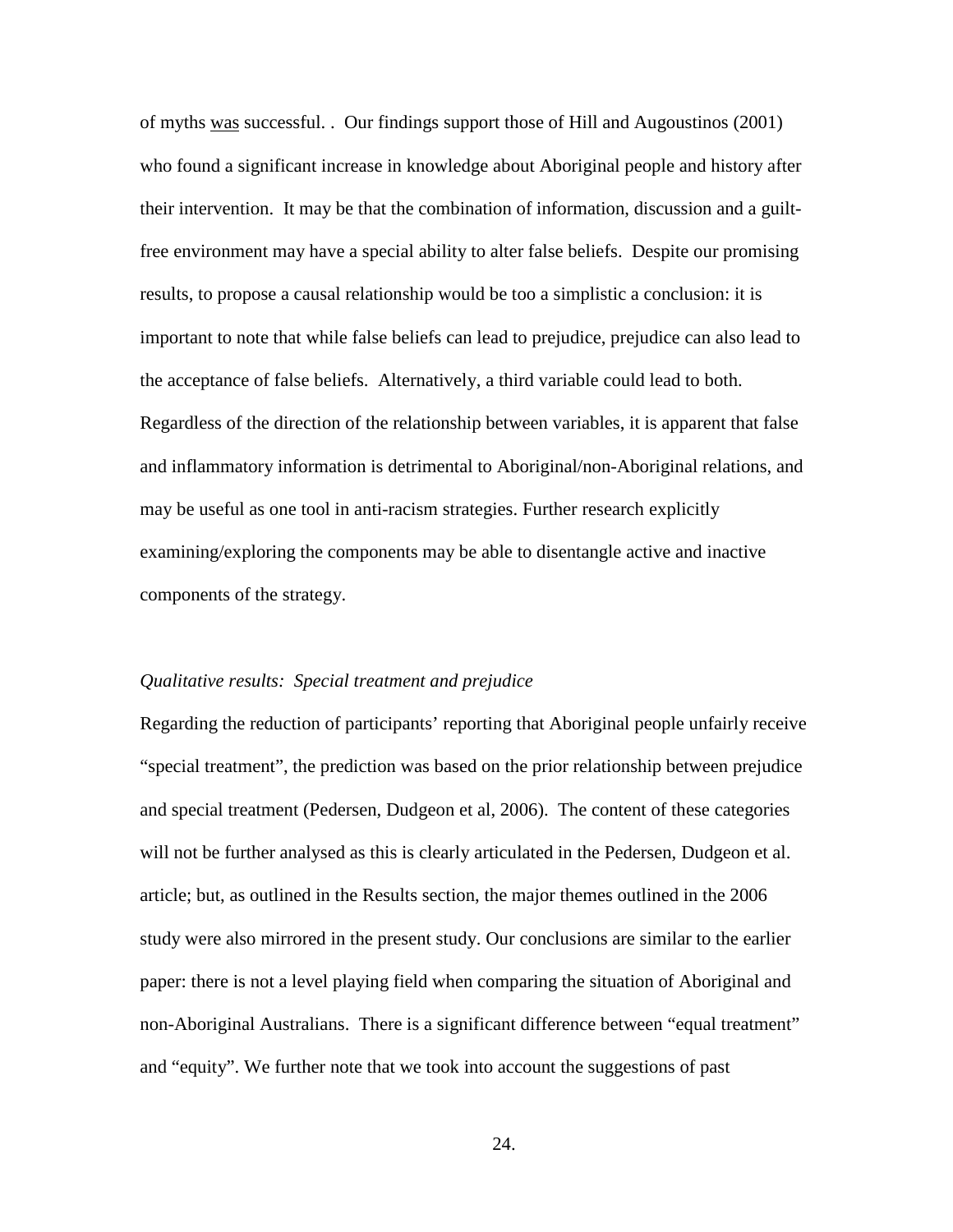researchers regarding dialogue and not simply "sermonizing" (Pedersen et al., 2005). In class the lecturer did not tell the students this is what they must believe. Instead, she pointed out the issues covered in the 2006 article, and encouraged them to critically reflect and draw their own conclusions.

How do the quantitative and qualitative data merge? Well, we argue. Certainly there are differences in the way the data were collected. With the quantitative data, researchers had an active role in which questions were put to participants. With the qualitative data, researchers had an active role in identifying the themes themselves (see Braun & Clarke, 2006). Thus, both methods of data collection have very different epistemologies. As noted by Yardley and Bishop (in press), problems can occur if quantitative and qualitative findings seemingly contradict one another. Happily, the results in the present merge well with both a significant reduction in prejudice and false beliefs (data quantitatively collected) and the belief that any special treatment was unfair (data qualitatively collected). Thus, whether we look at the issue of Aboriginal prejudice from a framework of "false beliefs" or "special treatment", the aims of the cultural psychology unit were met.

#### *Implications and Conclusions*

Certainly there is cause for cautious optimism when looking at the outcomes of this study. The predictions were supported: there was significant reduction in prejudice, the acceptance of false beliefs, and the reporting that Aboriginal people unfairly receive "special treatment". In line with our prediction, there was no significant change in reported guilt from Time 1 to Time 2. The strategy attempted to avoid instilling guilt, in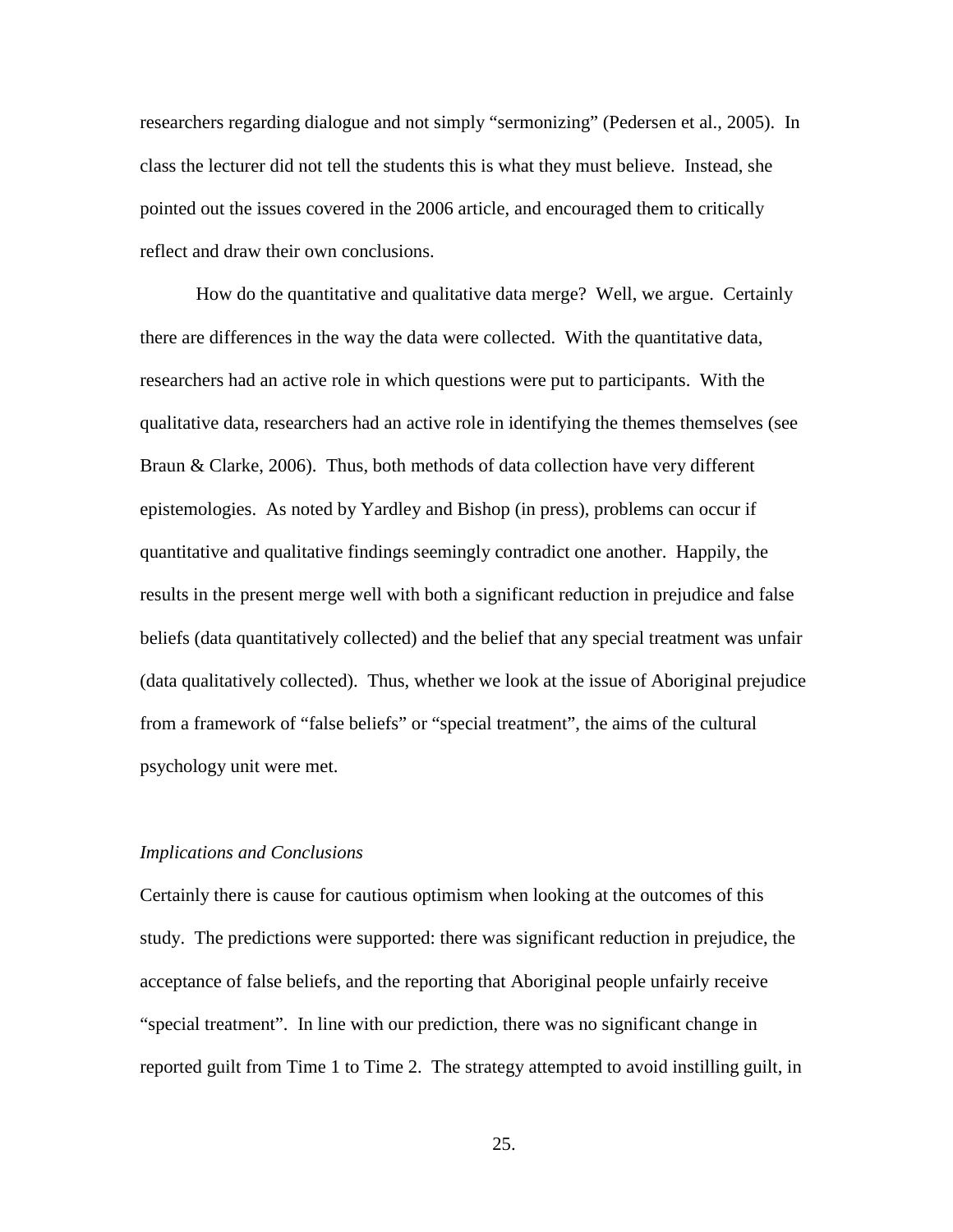line with past research and theoretical recommendations. Guilt is a self-blaming emotion and thus aversive in nature; people will go out of their way to avoid feeling it (Leach et al., 2002). If one is attempting to achieve attitude change, therefore, it is suggested that anti-prejudice strategists may be better off concentrating on more other-focused emotions such as empathy or moral outrage (see, for example, Leach et al., 2002). Researchers do not want participants "zoning out" in the middle of an anti-prejudice strategy (see Singleton, 1994, for a description of such zoning out) and blocking out useful information in order to avoid aversive self-focused emotions. Having said that, much of the information regarding Aboriginal/non-Aboriginal relationships in Australia, and indeed White/Non-White relationships globally, are integrally laced with guilt and themes of inequality. It also needs to be acknowledged that some literature links experiences of collective guilt, under certain conditions, with decreased levels of prejudice (e.g., Pedersen et al., 2004). It is evident that there is a fine line to be walked in the necessity of introducing guilt-related topics, and the avoidance of it completely.

As in all research, however, there are limitations with respect to our research. It would have been ideal to conduct a 2<sup>nd</sup> pos*t test*. As found with previous research, the effects of anti-prejudice strategies do not always have long lasting effects. As found by Hill and Augoustinos (2001), although their anti-racism strategy was successful in the short-term, it had limited success in the long-term. There is no way of knowing whether our participants reverted to their previous attitudes over time. Unfortunately, we were unable to under take a pos*t test* as we fed back the results of the study to the students during the semester as part of their learning process. Future studies could address this by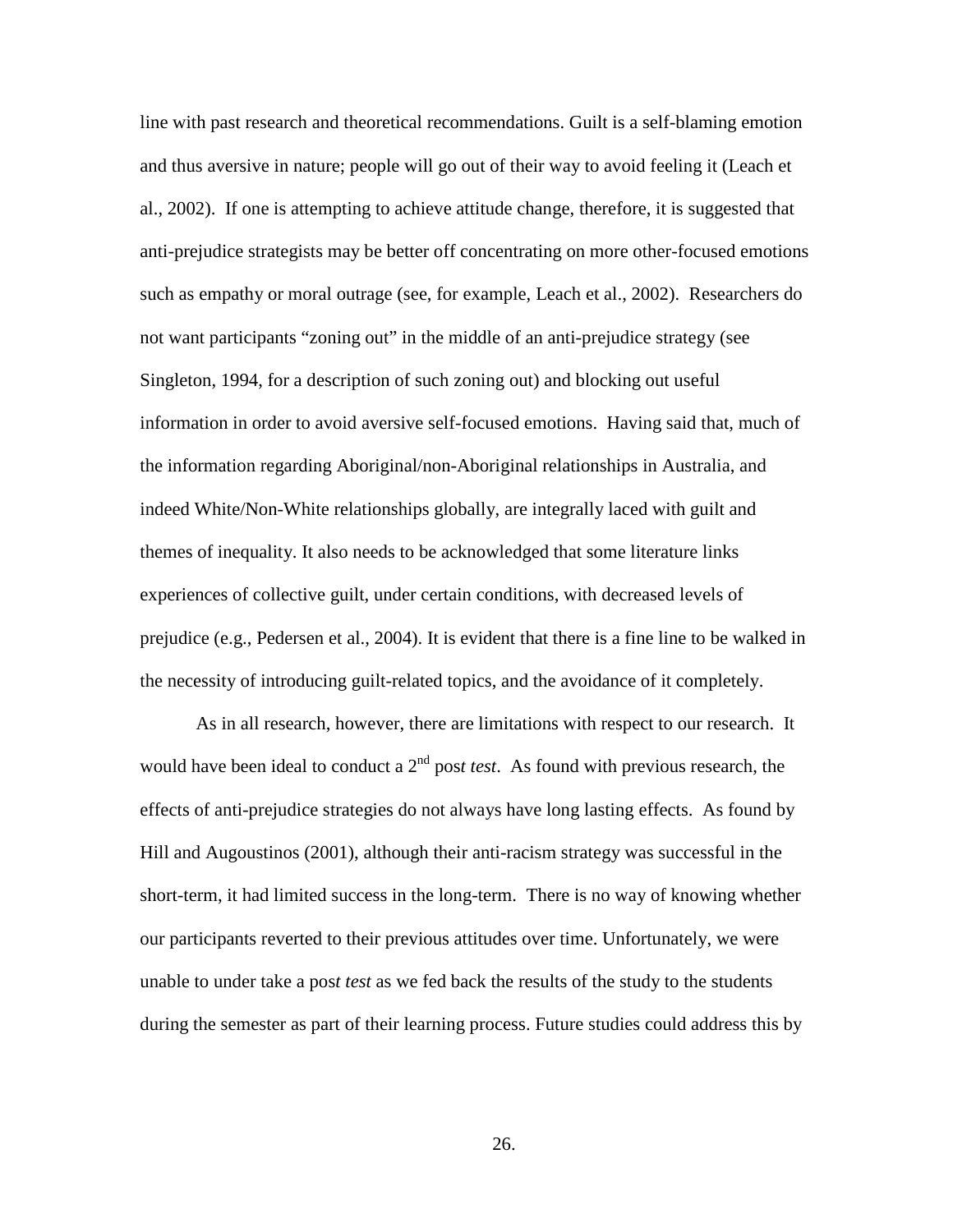ensuring adequate post strategy measure (for example, at 3 month, 6 month and 1 year follow ups).

The cultural psychology unit was an elective one, not a compulsory one. However, we could have implemented the strategy in a compulsory unit for the same purpose, but the choice of the students to do psychology (or social work or market economics for that matter) is also an issue of "election" by the participants – just at a different level. If we think about anti-racism strategies in the wider community, it is very likely that similar problems will occur unless the cultural awareness programme/prejudice strategy is compulsory. If they are not, people are likely to selfselect into programmes where they learn about cultural issues if they are open to learning about these issues.

It is also possible that demand characteristics may have influenced students' responses. However, it should be noted that there was no significant increase in the guilt variable; thus, it could be argued that it is unlikely that demand characteristics were responsible for our significant results. Additionally, our sample consisted of university students (and self-selected into the unit at that) and therefore the results cannot generalise to the wider community. Although this does not affect the aim of the study – to address prejudice against Aboriginal Australians in the university setting – the limitations need to be reiterated and this sample may not reflect the attitudes of others in the Australian community. The same anti-prejudice strategy conducted elsewhere in the community may have different outcomes. As argued by others (e.g., Forrest & Dunn, 2007) racism is often contextual. Future research could also investigate whether similar strategies to the ones described here would be equally effective with respect to prejudice against other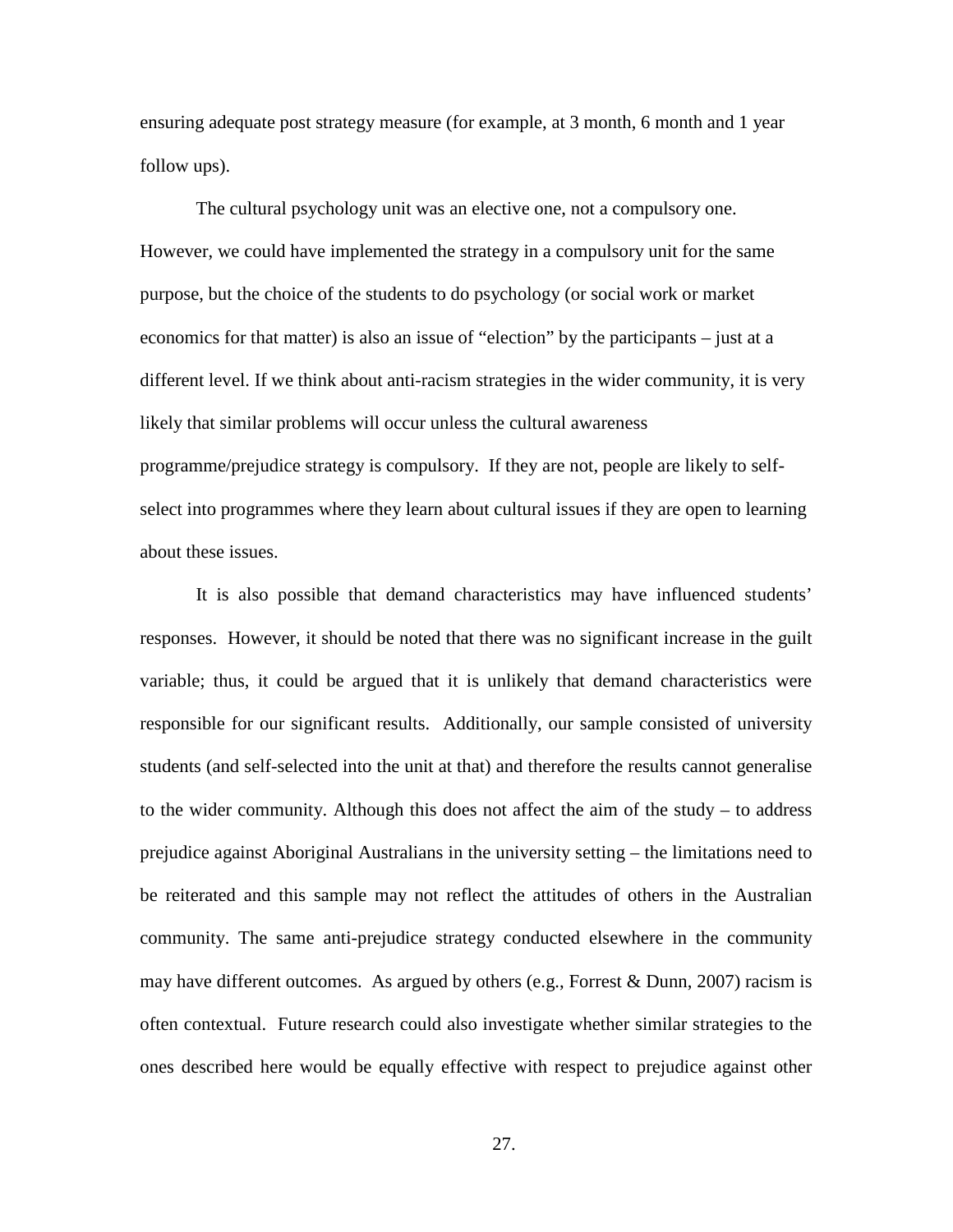marginalised groups such as Muslim Australians, African Australians or Asian Australians. This broader limitation aside, it is imperative that psychology students graduate with some knowledge and understanding of issues surrounding Aboriginal people in Australia, and as such, this study is a useful addition to previous research.

Another issue which is important in conducting such strategies is the presence of Aboriginal voices. Although this unit was a unit on cultural psychology, not specifically about Aboriginal issues (although it did contain a great deal of content on the subject), it is important that Aboriginal voices are heard, especially those in the field of psychology. It may not be possible to have key Aboriginal people appear in person to talk to students, but there are other means. The unit lecturer attempted to do this by bringing in literature written by Aboriginal researchers such as Dr Chris Sarra. When linking the issue of special treatment with other issues covered within the unit, one student noted at Time 2:

"..*. However Chris Sarra's story inspired me, it's nice to know that people can make a difference in Indigenous Australians lives – without forgetting their heritage*".

# Similarly at Time 2:

*"Before the lecture I believed that Indigenous people did receive a special treatment and they shouldn't. I generally thought they are lazy and just rude. To some degree I still do believe that, but after today's lecture I'm more interested on how to improve today's society and behavior towards Indigenous Australians. Seeing/watching Chris Sarra (sic) video about Indigenous Australians and his sense of hope and working with them to make better society and less prejudice*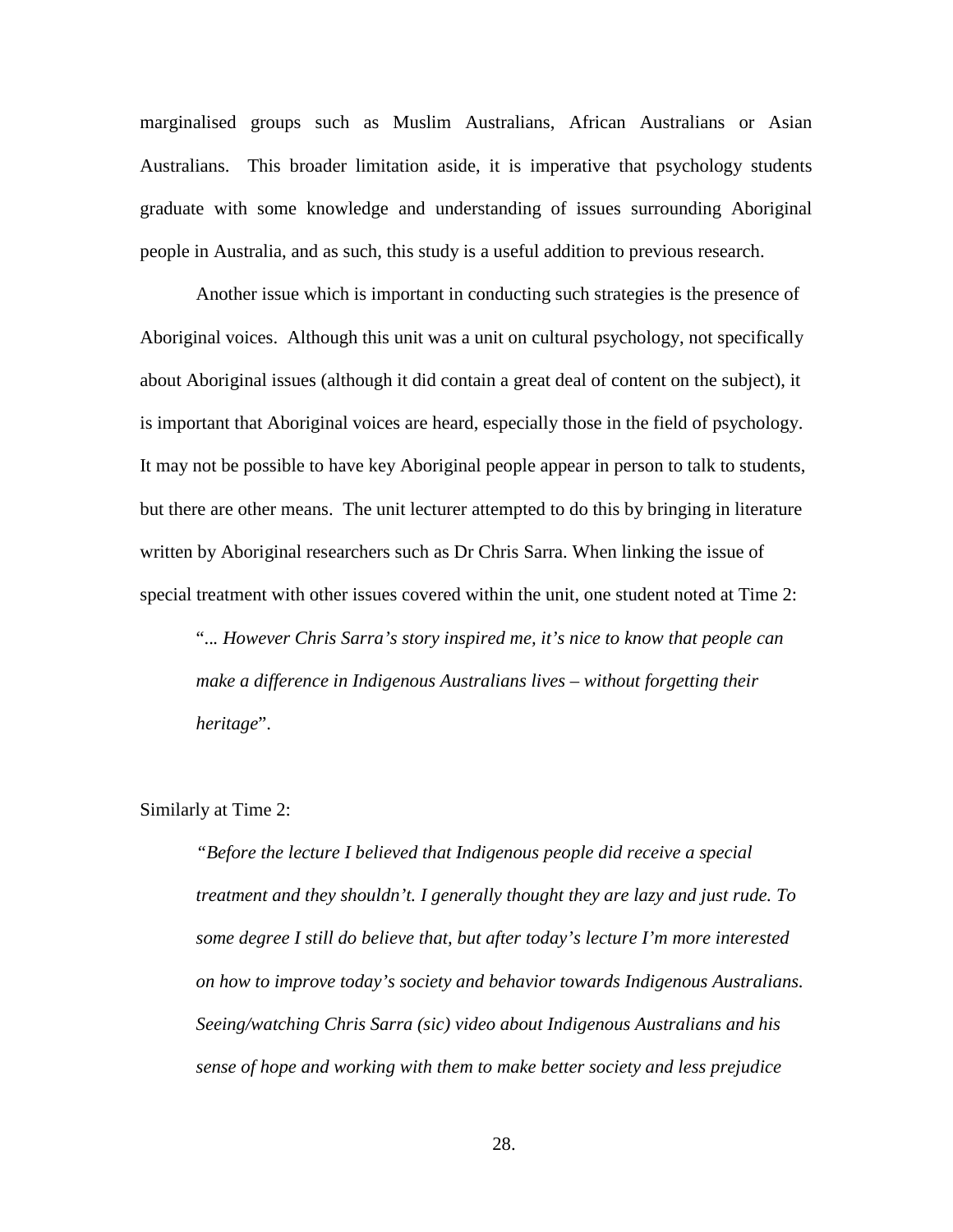*gives me the interest to do the same. Society wouldn't change unless everyone puts effort to make it better and not discriminate against Indigenous Australians. The special treatment doesn't really exist to the extent that people think it does*."

Quite a few students mentioned this DVD – all of whom were positive about it. The authors recommend DVDs such as this as useful in facilitating attitude change.

Although there was some success in reducing prejudice, the means for both false beliefs and the belief that special treatment was negative were still somewhat high. After the strategy, one unconvinced student said:

"*Some Indigenous Australians do receive special treatment in relation to education, healthcare and money. I find assigning benefits to a different race/color/ethnicity to be as bad as racism, granted, some Indigenous Australians deserve it and use it to their gain. Most squander or wrought (sic) the system. Too few are trying to make a difference*" (Time 2).

Clearly, anti-prejudice strategies will not change the attitudes of everyone and may have better effects on some people than others. Especially with regard to the false beliefs, although a reduction was found, there were still a good many students who still believed in the veracity of such myths to some extent. It is unclear why this is the case: were they at the relevant lectures? If so, were they attending during them? Did they simply not believe the lecturer and the literature? Were their schemas about Aboriginal people simply too entrenched to be able to move beyond them? Again, future research must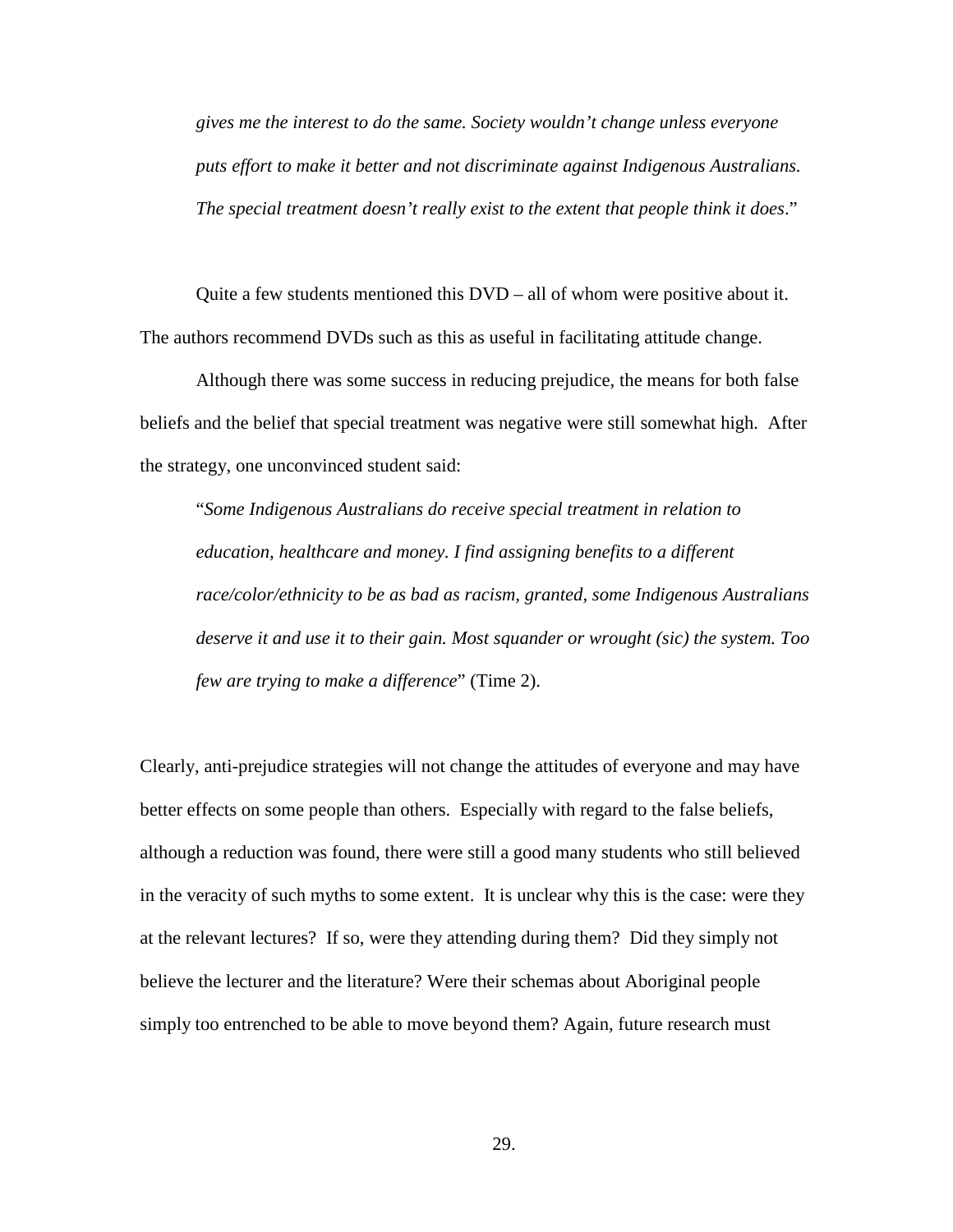address the underlying reasons why some people are particularly resistant to such antiprejudice strategies and other people are not.

Some researchers involved in the teaching of social justice to social workers who include oppression content in their units report negative reactions such as "student indifference, active resistance, student complaints to other faculty" (Singleton, 1994, p. 12). There were no student complaints or active resistance - that we know of - with regard to the strategy we present here. Likewise, in another recent Australian study describing an undergraduate course on cultural competence with regard to Indigenous people, Ranzijn et al. (in press) likewise found little indication of active student resistance. However, there were a minority of students who we simply did not reach in our study. We propose that it would be almost impossible not to face this when directly dealing with issues surrounding racism and oppression. As previously stated, research should investigate this issue of why anti-racism strategies may affect people in very different ways.

Finally, there was no significant difference at either Time 1 or Time 2 in the prejudice levels of White Australians and other Australians. This implies that when antiprejudice campaigns are conducted in the Australian community, including people from different ethnic backgrounds needs to be considered rather than simply "White" Australians. There is absolutely no question of the privileges associated with Whiteness (see, for example, Dyer, 1997; Frankenberg, 1997; Green & Sonn, 2005); however, there is no reason to believe that non-White non-Aboriginal people may at times not fall into the same trap of accepting false beliefs as White people do and being similarly prejudiced. Australians from other ethnic backgrounds are likely to listen to the same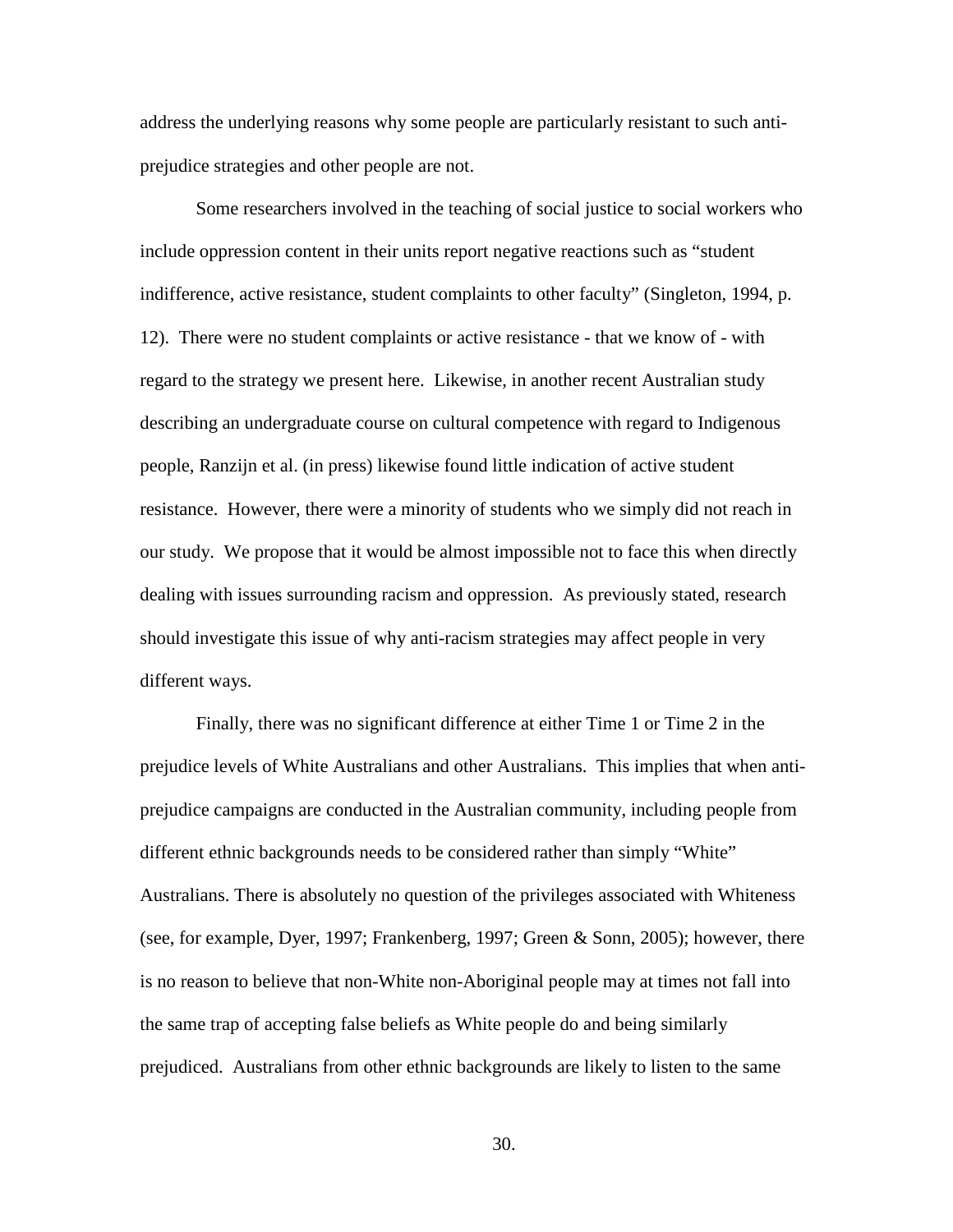radios, read the same newspapers, and watch the same television programmes as White Australians. Similarly, just as cognitions of outgroup rejection and intergroup anxiety predict prejudice against Aboriginal Australians in White Australian samples (Barlow, Louis & Hewstone, 2008), they have likewise been found to be predictive of anti-Aboriginal prejudice in Asian Australian samples (Barlow, Louis & Terry, 2008).

In summary, the following set of principles was found to be useful in reducing negativity toward Aboriginal Australians in this particular setting and this particular time: (a) including representations and voices of Aboriginal Australians, (b) encouraging open dialogue within the framework of mutual respect rather than simply lecturing to participants, (c) providing factual information; in particular, to combat false beliefs, (d) discussing fully the notion of "special treatment", (e) creating a safe environment for discussions and (f) attempting to invoke empathy rather than guilt.

To conclude, our study presents promising data when it comes to this antiprejudice strategy. It should be noted that strategies such as these can not be the sole answer to the greater problem of Aboriginal disadvantage and poor health. Prejudice is only one of the myriad of critical issues confronting Indigenous Australians. There are many structural issues that need dealing with such as employment, medical care, housing, and education (Paradies, 2007). In fact, as one participant said: "Any "special treatment" seems a little bit like a band aid on an open wound". Prejudice, however, is a pervasive and serious impediment to Aboriginal people achieving social justice, and it needs addressing both in the wider community and within the university and education systems generally. The present strategy presents itself as a positive part of what must be a multi-faceted approach to dealing with racism. Psychology is well placed to engage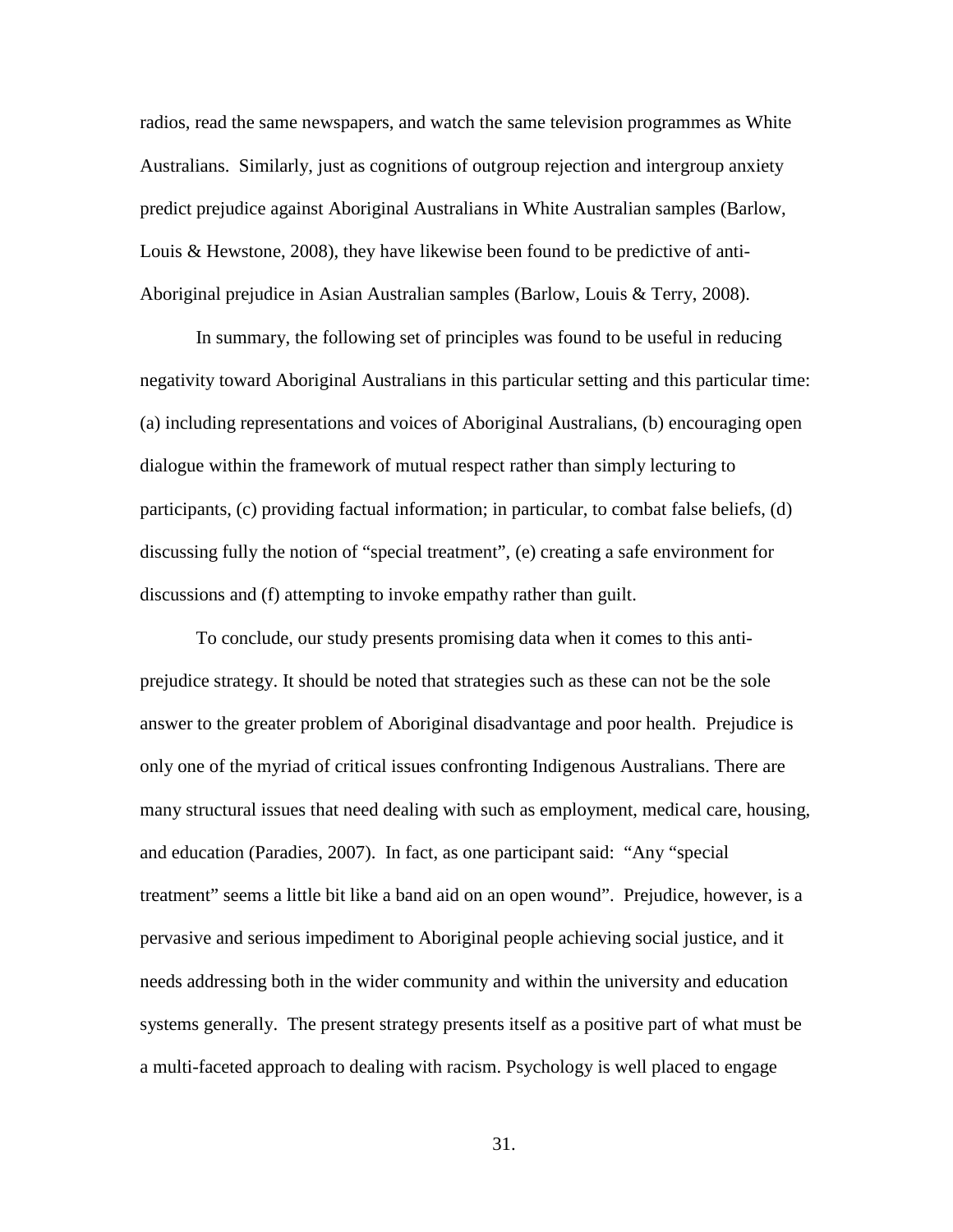with racism at many different levels, such as in research and in ensuring that the discipline becomes culturally aware. The APS has recommended that psychologists should be sensitive to cultural issues, and more specifically Aboriginal issues (Gridley et al., 2000).

Even though this was a cultural psychology unit rather than a unit specifically on Aboriginal issues, it is heartening to know that even a strategy such as this can make a small difference and that the majority of attitudes were positive which augers well for the future. It is fitting then, to end this article with a quote from one of the student participants: "*My thoughts are that the special treatment given to Indigenous Australians is not a form of special treatment but rather a necessary step to provide Indigenous Australians with the chance to live a life that is equivalent to non-Indigenous Australians. This includes areas such as education, employment, housing and health care. Any other Australians who was (sic) disadvantaged would be receiving the same/similar benefits to ensure that they too were living a satisfactory life*".

We could not have put it better ourselves.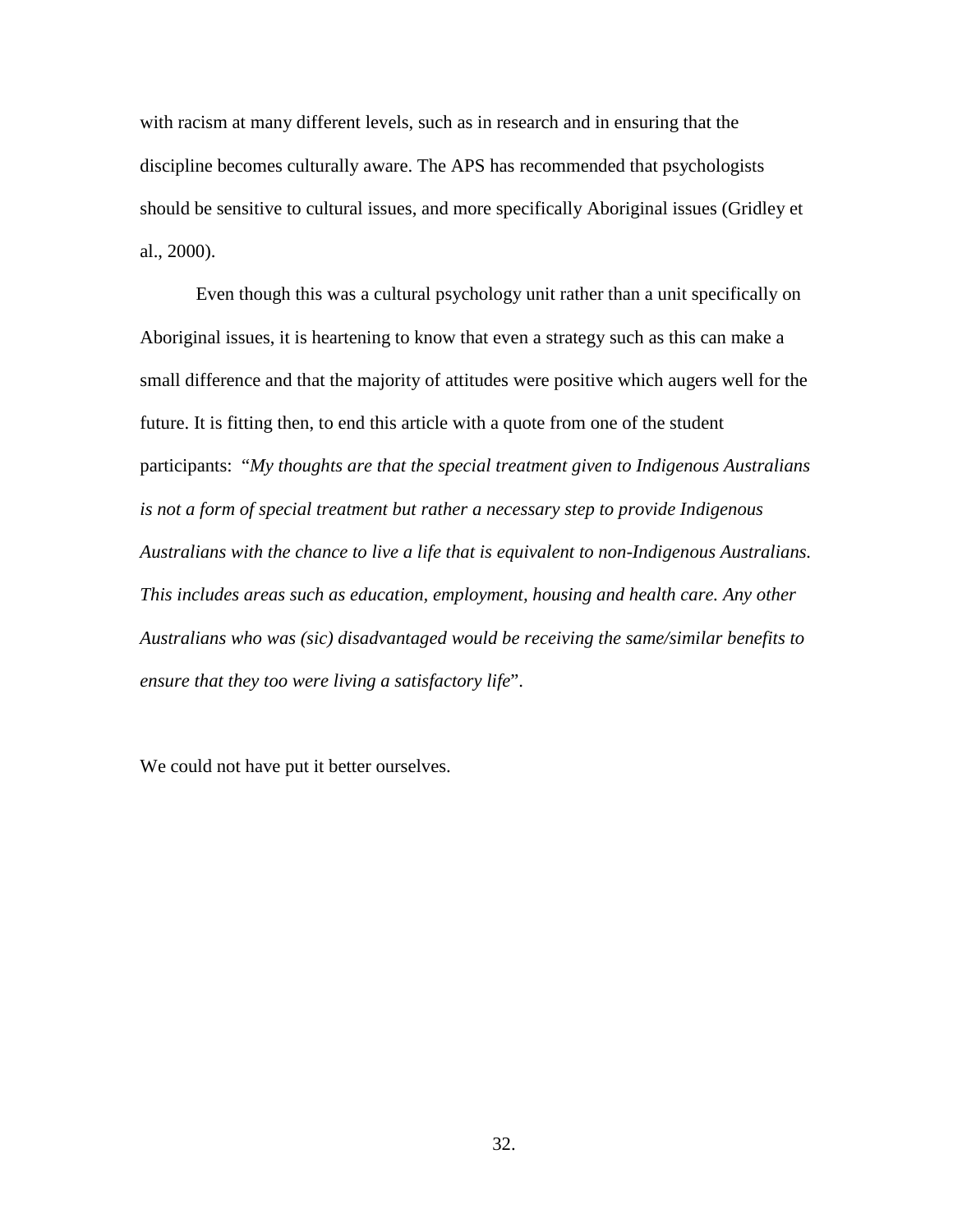#### References.

Barlow, F.K., & Louis, W.R. (2008). Indigenous or Aboriginal? Appropriate names for original Australians. Unpublished data set.

Barlow, F.K., Louis, W.R., & Hewstone, M. (2008). *Rejected! Cognitions of rejection and intergroup anxiety as mediators of the impact of cross-group friendships on prejudice*. Manuscript submitted for publication.

Barlow, F.K., Louis, W.R., & Terry, D.J. (2008; March). *Social identity, cognitions of rejection and intergroup anxiety predicting prejudice from one racially marginalized group towards another.* Paper presented at the 37<sup>th</sup> annual meeting of the Society for Australasian Social Psychology, Wellington, New Zealand.

Barlow, F.K., Louis, W.R., & Pedersen, A. (2008). *Worshipping false idols: False beliefs and moral outrage predicting prejudice*. Manuscript submitted for publication.

Batterham, D. (2001; November). *Modern racism, reconciliation and attributions for disadvantage: A role for empathy and false beliefs*? Paper presented at the 2nd Victorian Postgraduates in Psychology Conference. Melbourne: Swinburne University of Technology.

Braun, V., & Clarke, V. (2006). Using thematic analysis in Psychology'. *Qualitative Research in Psychology* 3, 77–101.

Commonwealth of Australia (1992). *Rebutting the myths: Some facts about Aboriginal and Torres Strait Islander Affairs*. Canberra: Australian Government Publishing Service.

Donovan, R. J., & Leivers, S. (1993). Using paid advertising to modify racial stereotype beliefs. *Public Opinion Quarterly*, *57*, 205-218.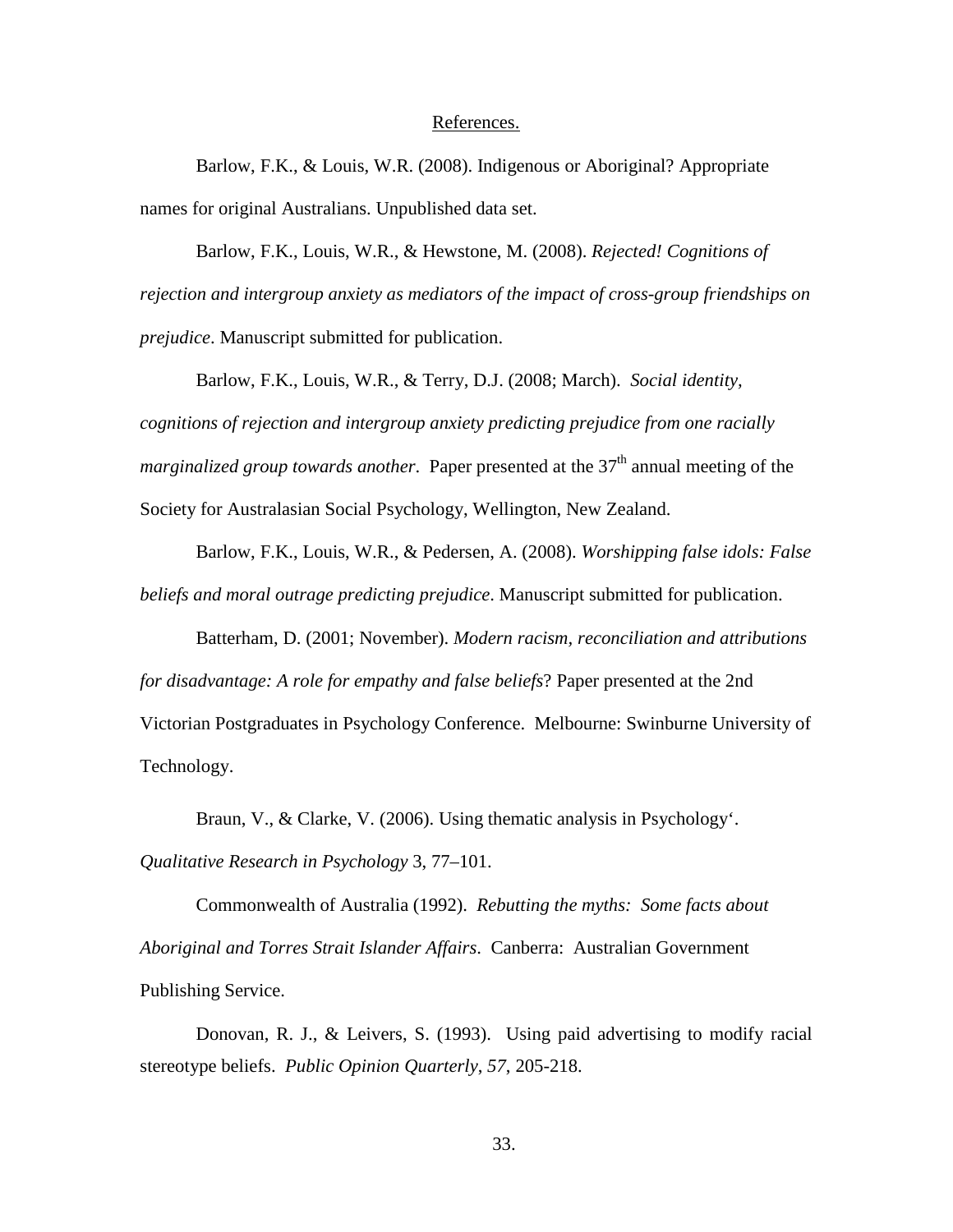Dudgeon, P., & Pickett, H. (2000). Psychology and Reconciliation: Australian Perspectives. *Australian Psychologist, 35*, 82 - 87.

Dudgeon, P., Garvey, D., & Pickett, H. (2000). *Working With Indigenous Australians: A Handbook for Psychologists*, Perth: Gunada Press.

Dyer, R. (1997). *White*. London: Routledge.

Forrest, J., & Dunn, K. (2007). Constructing racism in Sydney, Australia's largest EthniCity. *Urban Studies, 44,* 699-721.

Frankenberg, R. (1997). Local whitenesses, localizing whiteness. In R.

Frankenberg (Ed.)., *Displacing whiteness: Essays in social and cultural criticism* (pp. 1-

33). London: Duke University Press.

Gaines, S.O. (2004). Color-line as fault-line: Teaching interethnic relations in California in the 21<sup>st</sup> Century. *Journal of Social Issues, 60, 175-193.* 

Green, M.J., & Sonn, C.C. (2005). Examining discourses of whiteness and the potential for reconciliation. *Journal of Community and Applied Society Psychology, 15*, 478-492.

Gridley, H., Davidson, G., Dudgeon, P., Pickett, H. & Sanson, A. (2000). The Australian Psychological Society and Australia's Indigenous Peoples: A decade of Action. *Australian Psychologist, 35,* 88 - 91.

Hill, M. E., & Augoustinos, M. (2001). Stereotype change and prejudice reduction: Short- and long-term evaluation of a cross-cultural awareness program. *Journal of Community and Applied Social Psychology, 11*, 243-262.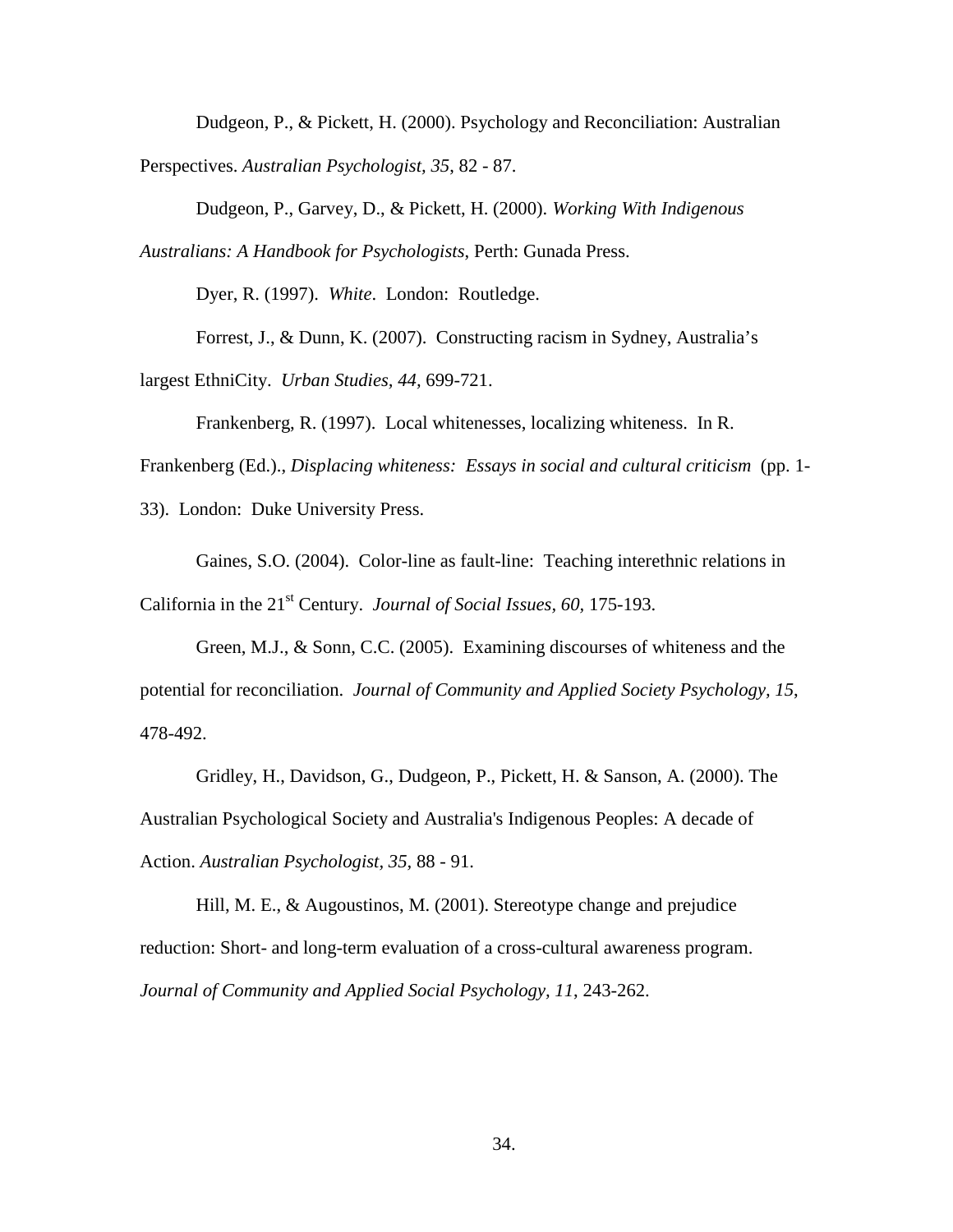Human Rights and Equal Opportunity Commission (2003). *'Face the facts: Some questions and answers about refugees, migrants and Indigenous people'.* Sydney: HREOC [http://www.hreoc.gov.au/racial\\_discrimination/face\\_facts/index.html](http://www.hreoc.gov.au/racial_discrimination/face_facts/index.html)

Iyer, A., Leach, C.W. & Pedersen, A. (2004). Racial wrongs and restitutions: The role of guilt and other group-based emotions. In N. Branscombe & B. Doosje (Eds.), *Collective Guilt: International Perspectives* (262-283). New York, NY: Cambridge University Press.

Kearins, J. (1976). Skills of desert Aboriginal children. In G. E. Kearney and D. W. Elwain (Eds.). *Aboriginal cognition* (pp. 199-212). New Jersey, USA: Humanities Press Inc.

Leach, C., Snider, N., & Iyer, A. (2002). 'Poisoning of the Consciences of the Fortunate': The experience of relative advantage and support for social equality. In I. Walker, & H. Smith (Eds.), *Relative Deprivation: Specification, Development and Integration,* (pp. 136-163). Cambridge, UK: Cambridge University Press.

Meadows, M. (2001). *Voices in the wilderness: Images of Aboriginal people in the Australian media*. Westport, Connecticut: Greenwood Press.

Mellor, D. (2003). Contemporary racism in Australia: The experiences of Aborigines. *Personality and Social Psychology Bulletin, 29,* 474-486.

McConahay, J.B., & Hough, J.C. (1976). Symbolic racism. *Journal of Social Issues, 32*, 23-45.

McGarty, C., Pedersen, A., Leach, C. W., Mansell, T., Waller, J., Bliuc, A.-M. (2005). Group-based guilt as a predictor of commitment to apology. *British Journal of Social Psychology*, *44*, 659-680.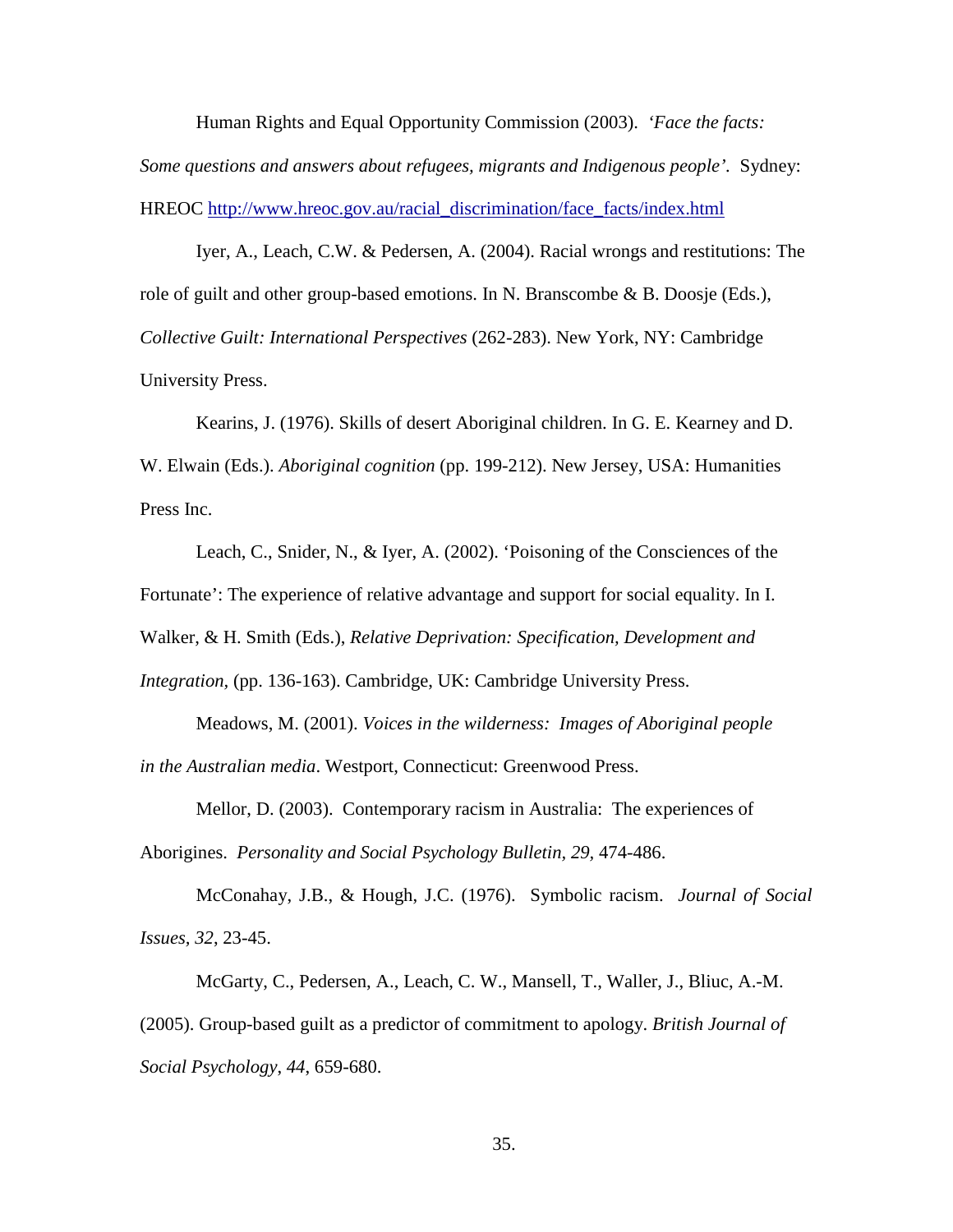Myers, D.G. & Bishop, G. (1970). Discussion effects on racial attitudes. *Science, 169*, 778-779.

Ngarritjan Kessaris, T. (2006). About being mununga (whitefellas): Making covert group racism visible. *Journal of Community and Applied Social Psychology, 16,* 347-362.

Paradies, Y. (2006*).* A systematic review of empirical research on self-reported racism and health. *International Journal of Epidemiology, 35,* 888-901.

Paradies, Y. (2007; November*). Racism and the health of Indigenous* 

*Australians.* Paper presented at the National Conference on Racism in a Global Context. Perth, Western Australia.

Paradies, Y., Harris, R., & Anderson, I. (2008). *The impact of racism on Indigenous health in Australia and Aotearoa: Towards a research agenda*. Discussion Paper No. 4, Cooperative Research Centre for Aboriginal Health, Darwin.

Pedersen, A., Aly, A., Hartley, L., & McGarty, C. (2008; October). *Prejudice reduction with respect to Aboriginal Australians and Muslim Australians: Can what is learned be unlearned?* Paper to be presented at the Rights, Reconciliation, Respect and Responsibility Conference. Sydney: New South Wales.

Pedersen, A., Beven, J., Walker, I., & Griffiths, B. (2004). Attitudes toward Indigenous-Australians: The role of empathy and guilt. *Journal of Community and Applied Social Psychology, 14,* 233-249.

Pedersen, A., Dudgeon, P., Watt, S., & Griffiths, B. (2006). Attitudes toward Indigenous Australians: The issue of "Special Treatment". *Australian Psychologist*, 41, 85-94.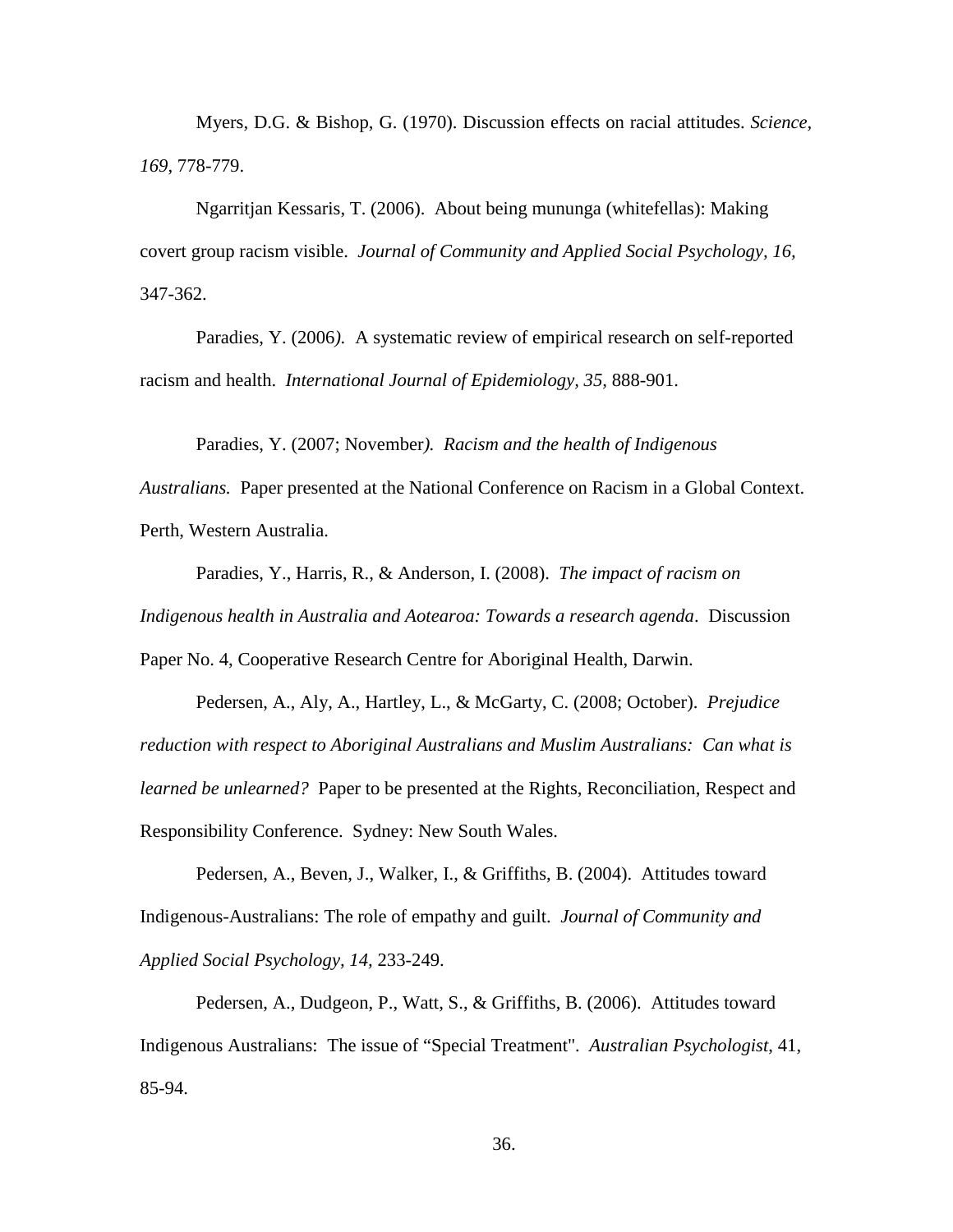Pedersen, A., with Dudgeon, P. (2003). *Indigenous children at school: A look beyond the scenes.* Perth: Gunada Press.

Pedersen, A., Griffiths, B., Contos, N., Bishop, B., & Walker, I. (2000). Attitudes toward Aboriginal-Australians in city and country settings. *The Australian Psychologist, 35,* 109-117.

Pedersen, A., Walker, I., & Wise, M. (2005). "Talk does not cook rice": Beyond anti-racism rhetoric to strategies for social action. *The Australian Psychologist, 40,* 20- 30.

Pedersen, A., Watt, S., & Hansen, S. (2006). The role of false beliefs in the community's and the federal government's attitudes toward Australian asylum seekers. *Australian Journal of Social Issues, 41,* 105-124.

Ranzijn, R., McConnochie, K., & Nolan, W. (2007). *Incorporating Australian Indigenous content into psychology undergraduate programs.* Unpublished document.

Ranzijn, R., McConnochie, K., Day, A., Nolan, W., & Wharton, M. (in press). Towards cultural competence: Australian Indigenous content in undergraduate psychology. *Australian Psychologist*.

Sanson, A., Augoustinos, M., Gridley, H., Kyrios, M., Reser, J., & Turner, C. (1998). Racism and prejudice: An Australian Psychological Society Position Paper. *Australian Psychologist, 33,* 161-182.

Sarra, C., & Maza, R. (2003, 17 October). *Strong and Smart* in 'Message Stick'. Canberra, Australia: Australian Broadcasting Commission.

Schwarz, N., Sanna, L. J., Skurnik, I., & Yoon, C. (2007). Metacognitive experiences and the intricacies of setting people straight: Implications for debiasing and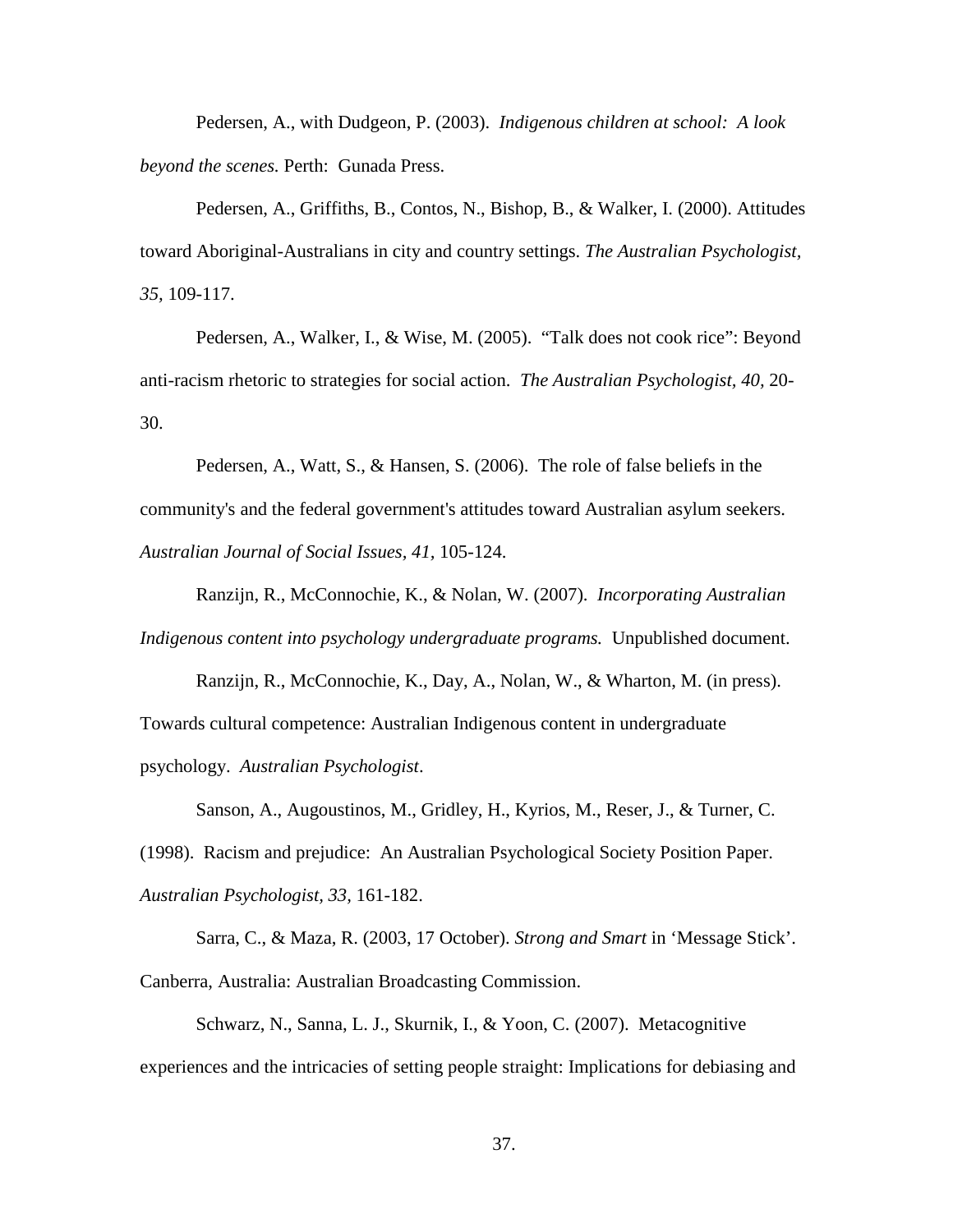public information campaigns. *Advances in Experimental Social Psychology, 39,* 127- 161.

Singleton, S.M. (1994). Faculty personal comfort and the teaching of content on racial oppression. *Journal of Multicultural Social Work, 3,* 5-16.

Sonn, C., Garvey, D., Bishop, B., & Smith, L. (2000). Incorporating Indigenous and cross cultural issues into an undergraduate psychology course: Experience at Curtin University of Technology. *Australian Psychologist, 35,* 143-149

Steering Committee for the Review of Government Service Provision (2005). *Overcoming Indigenous Disadvantage: Key Indicators 2005*. Productivity Commission, Canberra.

Steering Committee for the Review of Government Service Provision (2007). *Overcoming Indigenous Disadvantage: Key indicators. 2007 Report and Overview*. Productivity Commission, Canberra.

Wolsko, C., Park, B., Judd, C.M., & Bachelor, J. (2003). Intergroup contact: Effects on group evaluations and perceived variability. *Processes & Intergroup Relations, 6(1)*, 93 -110.

Yardley, L., & Bishop, F. (in press). Mixing qualitative and quantitative methods: A pragmatic approach. In C.Willig & W.Stainton-Rogers (Eds.). *Handbook of qualitative research methods in psychology*. Sage: London.